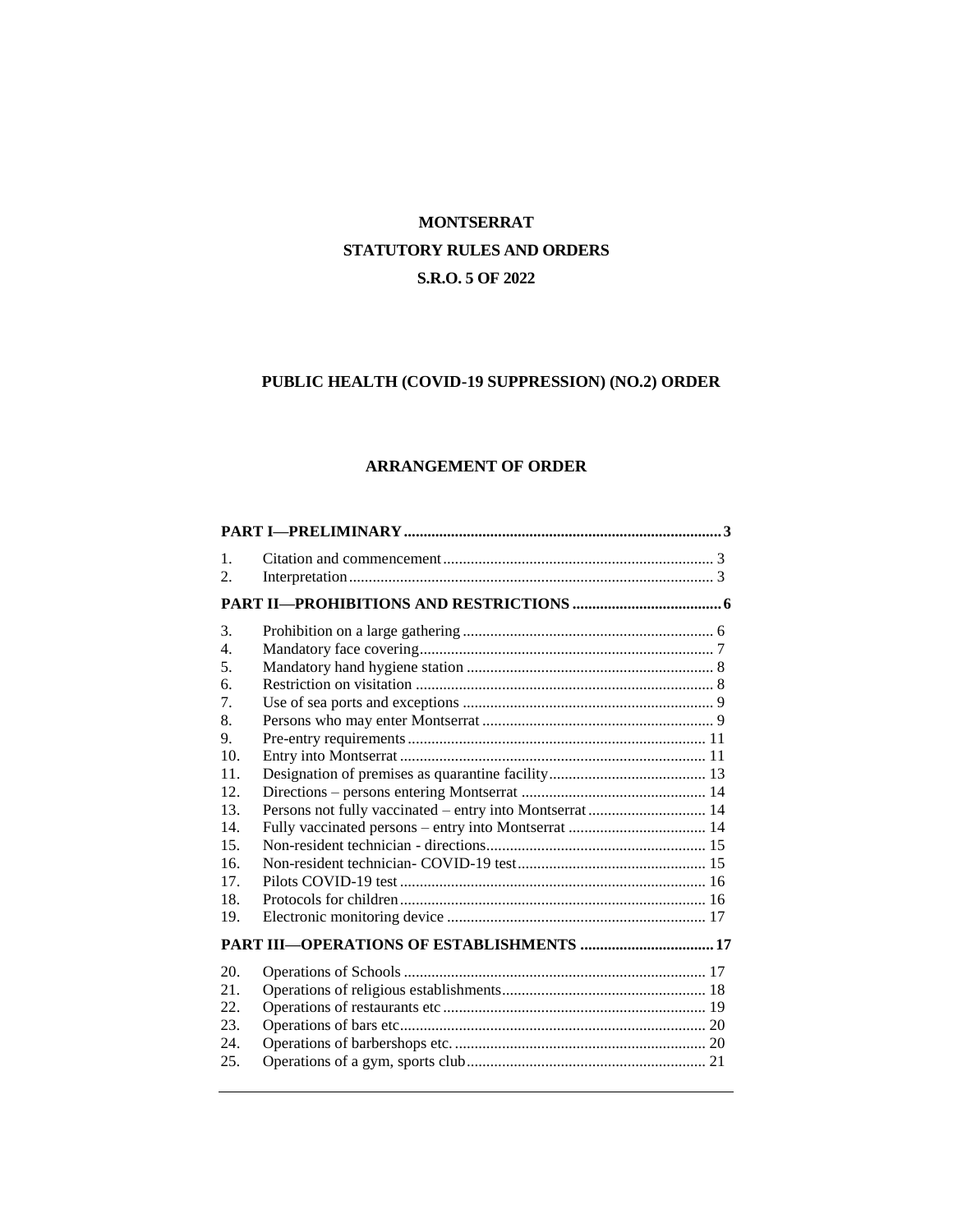## S.R.O. 5 of 2022

| 26.<br>27.<br>28.<br>29.<br>30. |                                                 |  |
|---------------------------------|-------------------------------------------------|--|
|                                 | PART IV—REMOTE WORKING AND SOCIAL DISTANCING 23 |  |
| 31.<br>32.                      |                                                 |  |
|                                 |                                                 |  |
| 33.<br>34.                      |                                                 |  |
| 35.<br>36.                      |                                                 |  |
|                                 |                                                 |  |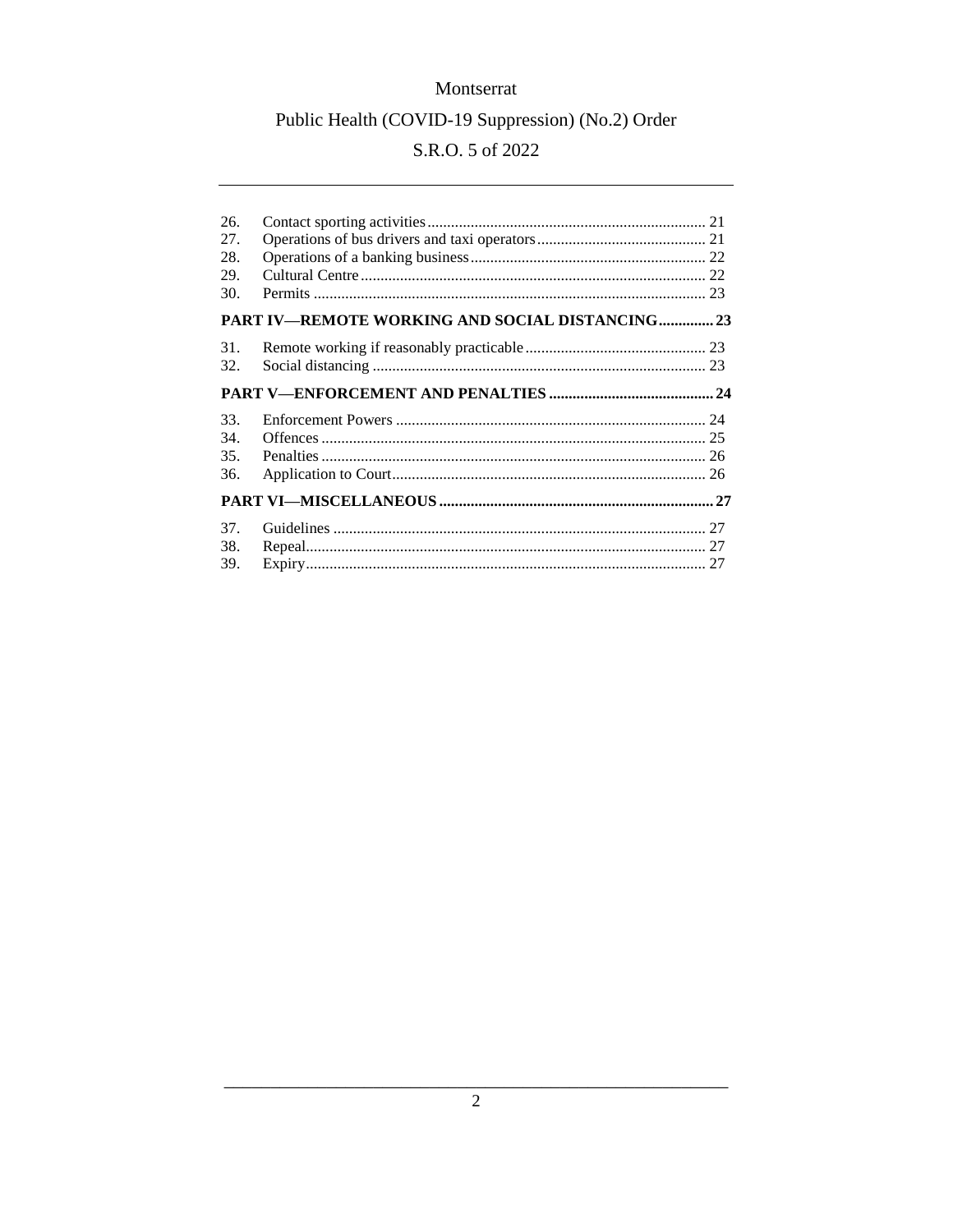## **MONTSERRAT**

#### **STATUTORY RULES AND ORDERS**

#### **S.R.O. 5 OF 2022**

#### **PUBLIC HEALTH (COVID-19 SUPPRESSION) (NO.2) ORDER**

**THE PUBLIC HEALTH (COVID-19 SUPPRESSION) (NO.2) ORDER MADE BY THE GOVERNOR ACTING ON THE ADVICE OF CABINET UNDER SECTION 10 OF THE PUBLIC HEALTH ACT (CAP. 14.01).**

### **PART I—PRELIMINARY**

#### <span id="page-2-1"></span><span id="page-2-0"></span>**1. Citation and commencement**

This Order may be cited as the Public Health (COVID-19 Suppression) (No.2) Order, 2022 and comes into force 1 February, 2022 at 5 a.m.

#### <span id="page-2-2"></span>**2. Interpretation**

**(1)** In this Order—

#### "**banking business**" means—

- *(a)* the business of receiving funds through—
	- (i) the acceptance of monetary deposits which are repayable on demand or after notice or any similar operation;
	- (ii) the frequent sale or placement of bonds, certificates, notes or other securities,

and the use of such funds either in whole or in part for extensions of credit or investment for the account and at the risk of the person doing such business;

*(b)* any other activity recognised by the Eastern Caribbean Central Bank as banking practice and which a licensed financial institution may additionally be authorised to do;

"bus" means a motor vehicle which carries or is intended to carry passengers and their luggage, goods and merchandise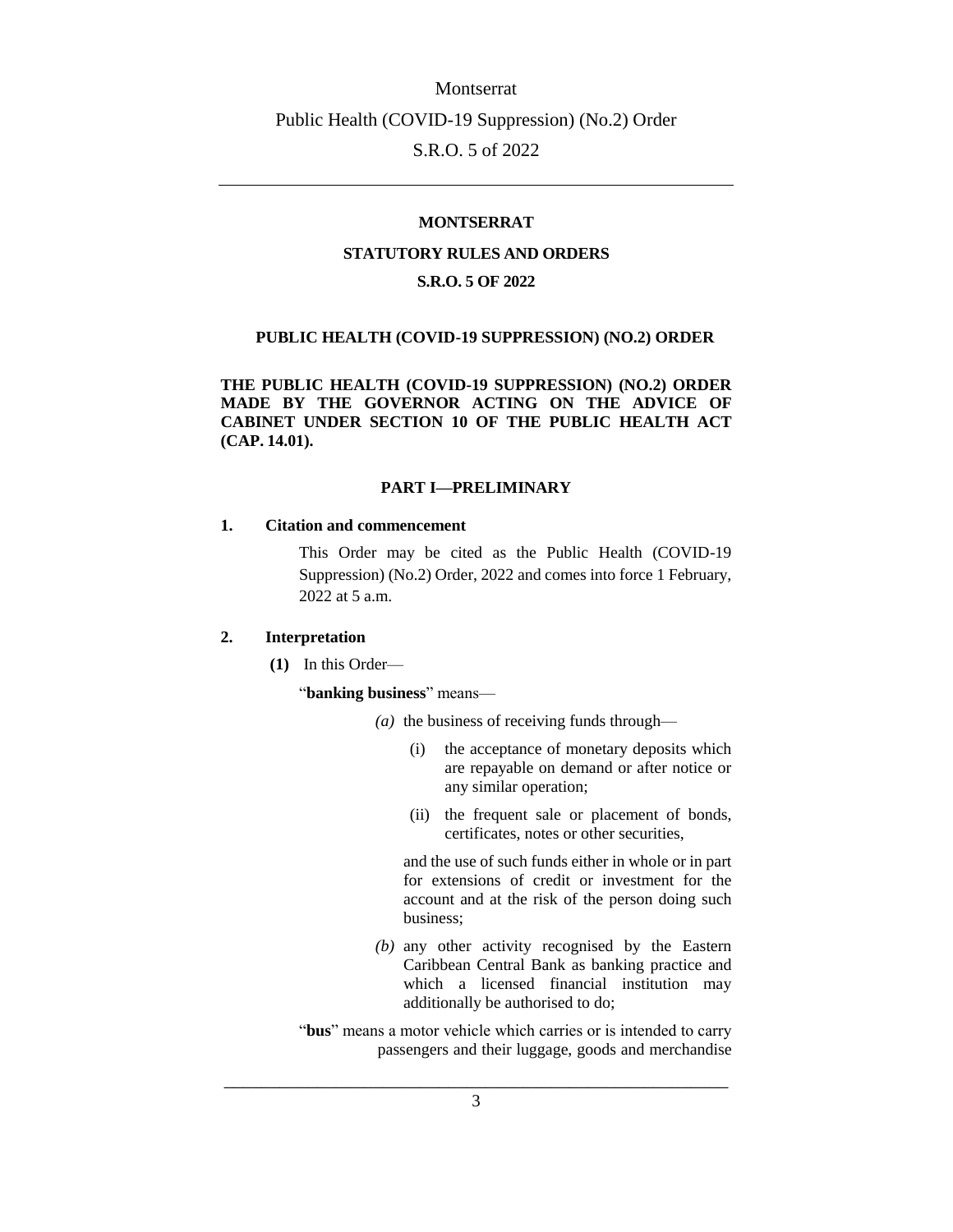or other load and can carry more than seven passengers excluding the driver;

- "**COVID**-**19**" means the illness caused by a novel coronavirus now called severe acute respiratory syndrome coronavirus 2 (SARS-CoV-2; formerly called 2019-nCoV), which was first identified amid an outbreak of respiratory illness cases in Wuhan City, Hubei Province, China, in 2019;
- "**dependant**" in relation to another person means—
	- *(a)* the spouse of such person;
	- *(b)* the child or step-child under the age of eighteen years of such person;
	- *(c)* an adopted child under the age of eighteen years having been adopted by such person in a manner recognized by law; or
	- *(d)* a person who is a relative of such person and is financially dependent on such person;
- "**designated quarantine facility**" means any premises designated by the Minister as a quarantine facility under paragraph 11;
- "**enforcement officer**" means a member of the Montserrat Police Service, Montserrat Defence Force, or any other law enforcement officer;
- "**hand hygiene station**" includes a station that has handwashing soap and water or alcohol-based hand rub;
- "**Health Officer**" means a Health Officer appointed under section 3(3) of the Quarantine Act (Cap 14.09) and includes an Environmental Health Officer;
- "**home**" in relation to a person, means the place where the person lives or occupies on the date this Order comes into force, and includes any driveway, garden or yard forming part of that place;
- "isolate" means the removal to a hospital or other suitable place approved by the Chief Medical Officer of a person infected with or suspected to be infected with COVID-19, and his detention at the hospital or other suitable place, until, in the opinion a Medical Officer he is no longer infected with COVID-19;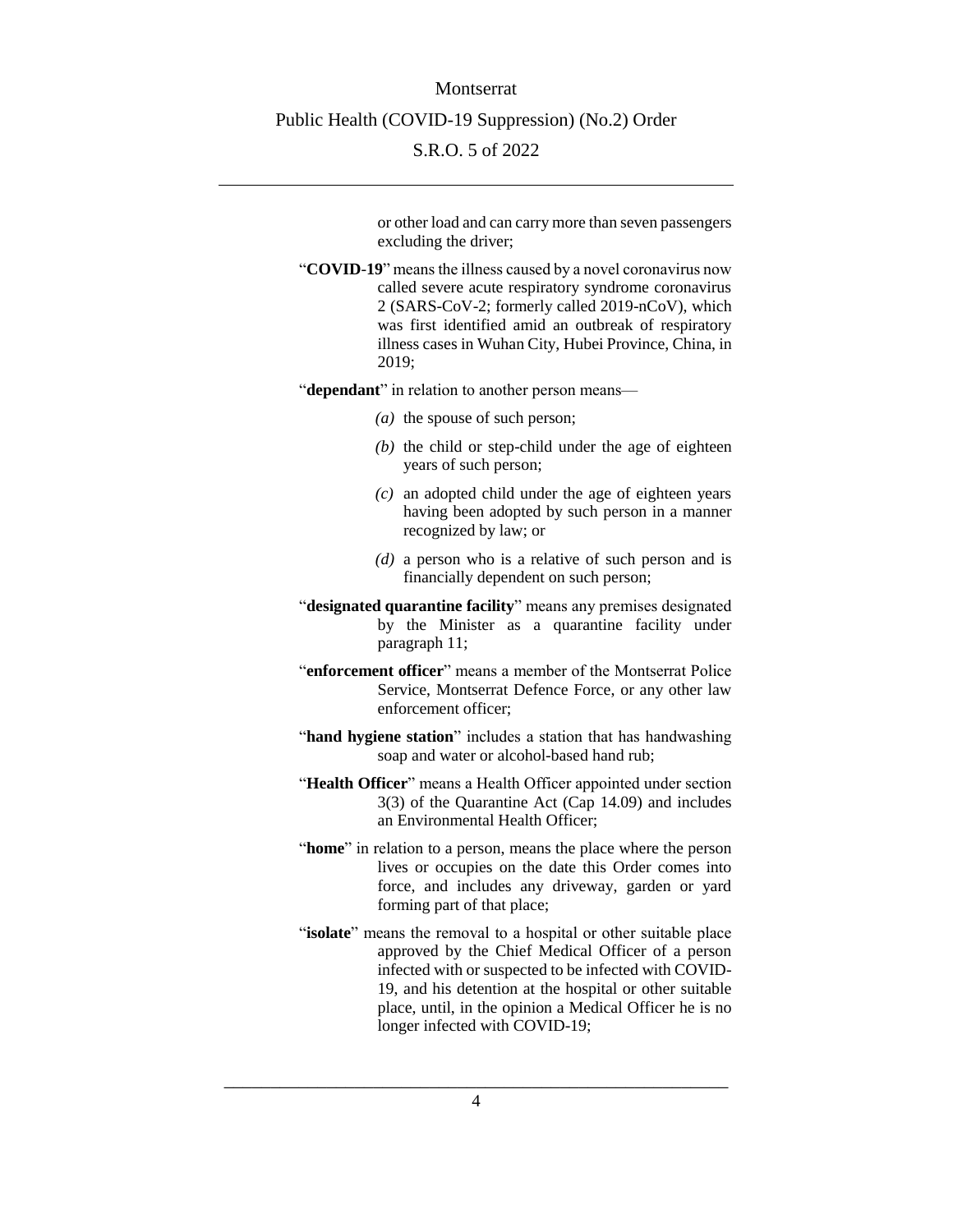- "**large gathering**" means a gathering of more than twenty-five persons;
- "**members of the same household**" means persons (whether or not the persons are family members or relatives) who are living at the same home;
- "**Minister**" means the Minister responsible for health matters;
- "**Montserratian**" has the meaning assigned to it in the Montserrat Constitution Order (Cap. 1.01);
- "**non-resident technician**" means a person who travels to Montserrat for the purpose of assisting with certification and maintenance of equipment;
- "**PCR COVID-19 test**" means a test intended for the qualitative detection of nucleic acid of the SARS-CoV-2 in the upper and lower respiratory tract specimens that utilize Polymerase Chain Reaction (PCR) testing platforms;
- "**professional person**" means a person whose job requires a minimum of two years training or work experience and whose job is not of a temporary or seasonal nature;
- "**public place**" includes a public highway, street, road, square, court, alley, land, bridle-way, footway, parade, wharf, jetty, quay, bridge, public garden or open space, and every theatre, place of public entertainment of any kind, or other place of general resort, admission to which is obtained by payment, or to which the public have access;
- "**RNA COVID-19 test**" means a test intended for the qualitative detection of nucleic acid of the SARS-CoV-2 in the upper and lower respiratory tract specimens that utilize Ribose Nucleic Acid (RNA) testing platforms;
- "self-quarantine" means staying at one's place of residence away from other persons for the purpose of observing and monitoring one's health for the development of COVID-19 symptoms;
- "**social distancing**" means—
	- *(a)* in relation to a banking business, maintaining a physical distance of at least three feet between all persons who are not members of the same household; and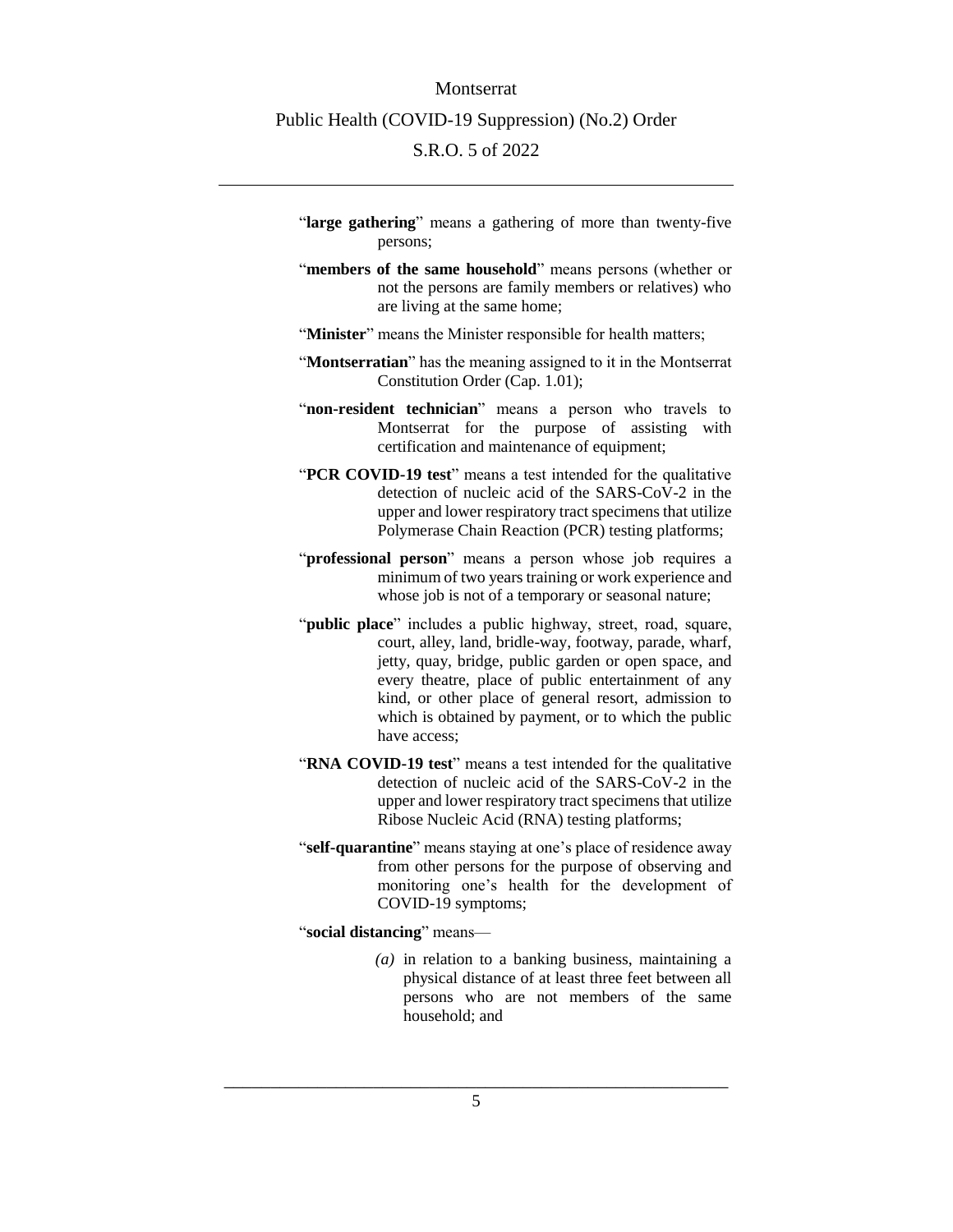- *(b)* in relation to a place other than in a banking business, maintaining a physical distance of at least six feet between all persons who are not members of the same household.
- "**unconscionable price**" means an amount that represents a gross disparity between the price of the good charged and the average price of the same good during the thirty days immediately prior to the date of commencement of this Order.
- **(2)** For the purposes of this Order, a person is considered "**fully vaccinated**"—
	- *(a)* fourteen days after receipt of the second dose in a 2-dose COVID-19 vaccine series; or
	- *(b)* fourteen days after receipt of one dose of a singledose COVID-19 vaccine.

## **PART II—PROHIBITIONS AND RESTRICTIONS**

### <span id="page-5-1"></span><span id="page-5-0"></span>**3. Prohibition on a large gathering**

- **(1)** A large gathering for a social, spiritual or recreational activity including a community event, civic event, public event, leisure event, faith-based event, sporting event, parade, concert, festival, convention, fundraiser or similar activity, is prohibited.
- **(2)** For the avoidance of doubt, a person shall not be a part of a large gathering for a purpose listed in subparagraph (1).
- **(3)** The prohibition under subparagraphs (1) and (2) do not apply to a large gathering—
	- *(a)* at a customs airport and a customs port if the purpose of the large gathering is for the embarkation or disembarkation of passengers;
	- *(b)* at a sitting of the High Court;
	- *(c)* at a school that is granted permission to open under paragraph 24;
	- *(d)* at a funeral service;
	- *(e)* at a church service; or
	- *(f)* at the Montserrat Cultural Centre.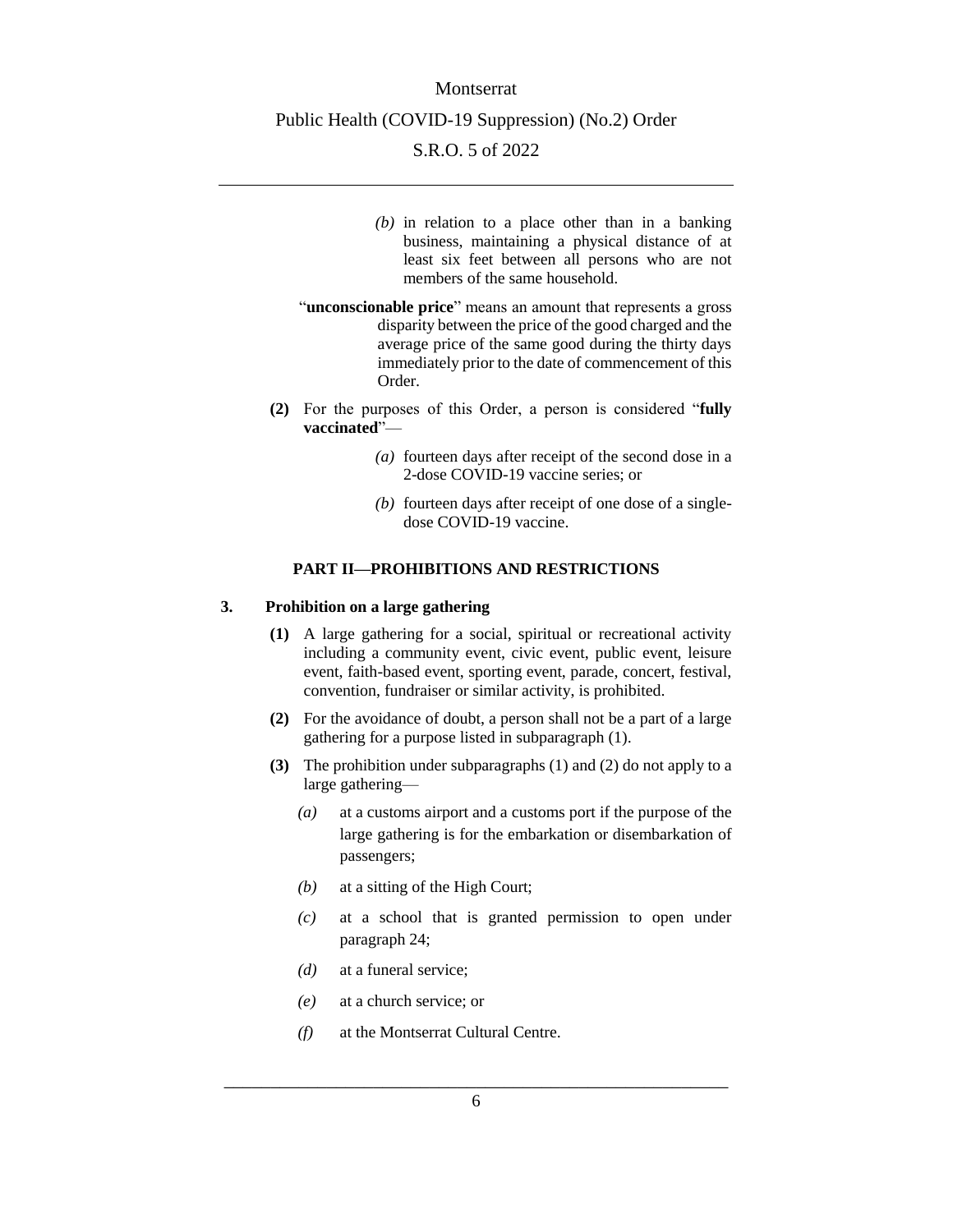#### <span id="page-6-0"></span>**4. Mandatory face covering**

- **(1)** Subject to subparagraph 3, a person shall wear a face covering in a public place.
- **(2)** Subject to subparagraph 3 and for the avoidance of doubt, a customer, visitor, staff or employee shall wear a face covering when entering, while conducting business and while working in a public place, business, organisation, department or place of business.
- **(3)** Subparagraphs (1) and (2) do not apply to a—
	- *(a)* child age three years and under;
	- *(b)* person who has a medical condition, health condition, cognitive condition or disability that prevents the person from wearing a face covering;
	- *(c)* customer, when the customer is dining at a restaurant or food shop;
	- *(d)* customer, when the customer is drinking at a bar or rum shop;
	- *(e)* person if a request is made of the person to remove his face covering temporarily for security and identification purposes;
	- *(f)* person who is driving in a motor vehicle with no passengers in the motor vehicle;
	- *(g)* person who is driving in a motor vehicle with a member of his household;
	- *(h)* person who is on a beach or road or in a park or other similar open public place provided there are no other persons within six feet of that person; and
	- *(i)* person who is on a beach or road or in a park or other similar open public place with a member of his household provided there are no other persons within six feet of that person.
- **(4)** A face covering should completely cover a person's nose, mouth and chin without gapping.
- **(5)** The owner or head of a business, organisation, department or place of business shall—
	- *(a)* post or cause to be posted a notice, in a conspicuous place at the main entrance of the business, organisation, department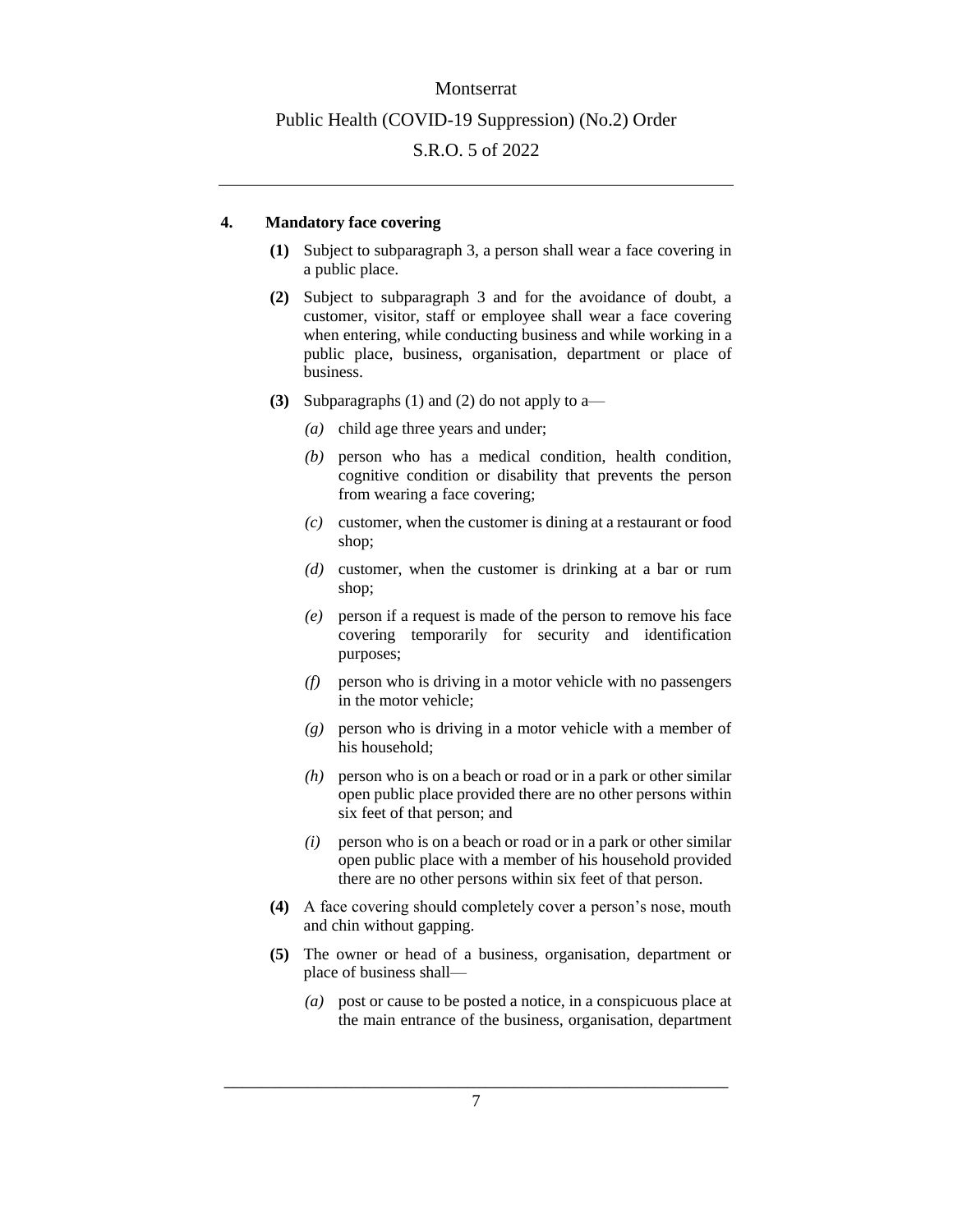or place of business, which specifies that the wearing of a face covering is mandatory;

- *(b)* not permit a customer, visitor, staff or employee to enter the business, organisation, department or place of business if the customer or visitor is not wearing a face covering; and
- *(c)* ensure that a customer, visitor, staff or employee continues to wear a face covering while in the business, organisation, department or place of business and if the customer, visitor, staff or employee refuses to wear the face covering while in the business, organisation, department or place of business, ask the customer, visitor, staff or employee to leave the business, organisation, department or place of business.
- **(6)** A parent or legal guardian is responsible for ensuring that a child over the age of three wears a face covering in a public place.

## <span id="page-7-0"></span>**5. Mandatory hand hygiene station**

- **(1)** A hand hygiene station shall be placed at the entrance of every public building (including schools and healthcare facilities) or private commercial building.
- **(2)** The owner or manager of a building referred to in subparagraph  $(1)$  shall—
	- *(a)* place or cause to be placed a hand hygiene station in a conspicuous place at the main entrance of the building;
	- *(b)* mandate that a visitor, staff or employee use the hand hygiene station before passing the threshold of the entrance of the building;
	- *(c)* ensure that the quantity and usability of the hand hygiene station is adapted to the type (e.g. young children, elderly, those with limited mobility) and number of users that frequent or work in the building; and
	- *(d)* ensure regular refilling of containers and regular refilling and maintenance of the equipment at the hand hygiene station.

#### <span id="page-7-1"></span>**6. Restriction on visitation**

- **(1)** A person shall not visit—
	- *(a)* the home or place of occupancy of a person who is in selfquarantine; or
	- *(b)* a designated quarantine facility or place of isolation except with prior approval of the Chief Medical Officer.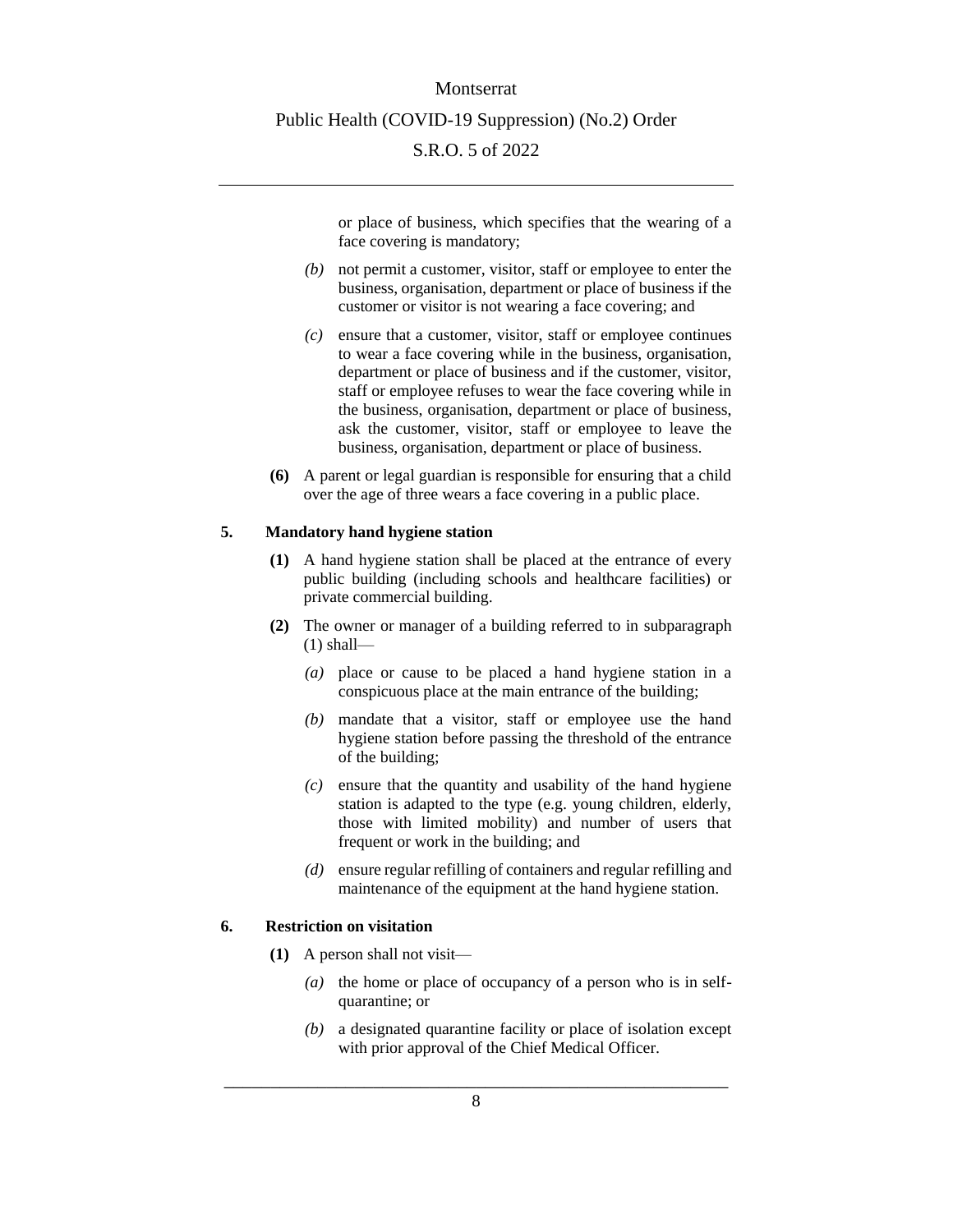- *(c)* a patient in the hospital;
- *(d)* a person in a residential care establishment or facility; or
- *(e)* a detainee or prisoner in a correctional facility.
- **(2)** Despite subparagraph (1), a person may visit a—
	- *(a)* patient in the hospital with prior approval of the hospital;
	- *(b)* person in a residential care establishment or facility with prior approval of the manager or owner of the residential care establishment or facility; or
	- *(c)* detainee or prisoner in a prison with prior approval of the Superintendent of Prisons.

#### <span id="page-8-0"></span>**7. Use of sea ports and exceptions**

The John A. Osborne Airport, the Little Bay Port or the Plymouth Port may be used for—

- *(a)* the disembarkation and embarkation of the categories of persons listed in paragraph 8(1) entering Montserrat by air or sea;
- *(b)* the embarkation and disembarkation of a member of the crew of an aircraft or vessel (including freight, cargo or courier aircraft or vessel);
- *(c)* the purpose of a medical evacuation; and
- *(d)* freight, cargo, and courier services.

#### <span id="page-8-1"></span>**8. Persons who may enter Montserrat**

- **(1)** Subject to paragraph 9, the following persons or category of persons may enter Montserrat by air or sea—
	- *(a)* a Montserratian;
	- *(b)* the husband, wife, child or other dependant of a Montserratian, whether travelling with or separately from the Montserratian;
	- *(c)* a person who holds a permit of permanent residence issued under section 23 of the Immigration Act (Cap. 13.01);
	- *(d)* a person who ordinarily resides in Montserrat*;*
	- *(e)* a person who owns a habitable house or home in Montserrat;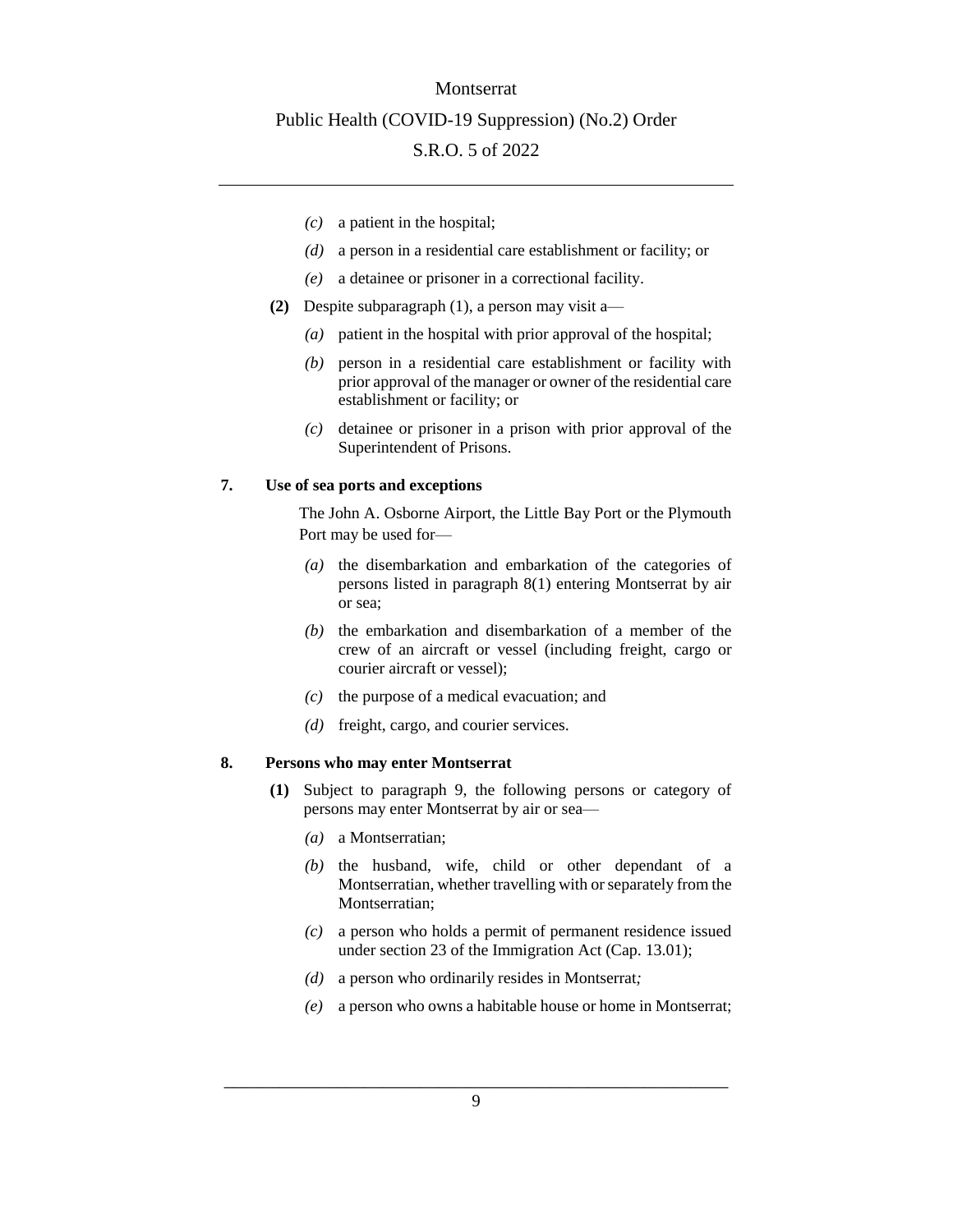- *(f)* the husband, wife, child or other dependant of a person who falls under subparagraph *(c)*, *(d)* or *(e)* whether travelling with or separately from the person, provided that the husband, wife, child or other dependant of a person resided in Montserrat, for any period of time, prior to 16 March, 2020;
- *(g)* a professional person who has been engaged by an entity in the public or private sector, provided that the person has been granted permission by the Minister to disembark in Montserrat prior to travelling to Montserrat;
- *(h)* a member of the crew of an aircraft or ship (including freight, cargo or courier craft or vessel);
- *(i)* non-resident technician provided he has been granted permission to enter Montserrat prior to travelling to Montserrat;
- *(j)* a person who has been granted permission by the Minister to enter Montserrat for the purpose of aiding with preparations for a disaster or after a disaster;
- *(k)* a person who has been granted a remote employment stamp;
- *(l)* an attorney-at-law, judge or other officer of the court who intends to come to Montserrat for the purpose of appearing in or presiding over court proceedings;
- *(m)* a parent, child, grandchild or sibling of a deceased person, provided the parent, child, grandchild or sibling of the deceased person has been granted permission by the Minister to enter Montserrat for purposes ancillary to the death of the person to include attending the funeral of the person;
- *(n)* a fully vaccinated person who has been granted permission by the Minister to enter Montserrat for the purpose of aiding a person in Montserrat who is seriously ill or for the purpose of aiding with an emergency situation in relation to a person in Montserrat;
- *(o)* a parent, child or sibling of the spouse of a deceased person, provided the parent, child or sibling of the spouse of the deceased person has been granted permission by the Minister to enter Montserrat for purposes ancillary to the death of the person to include attending the funeral of the person;
- *(p)* a fully vaccinated visitor who does not fall within paragraphs *(a)* to *(o)* and who intends to remain in Montserrat for no more than ninety days; and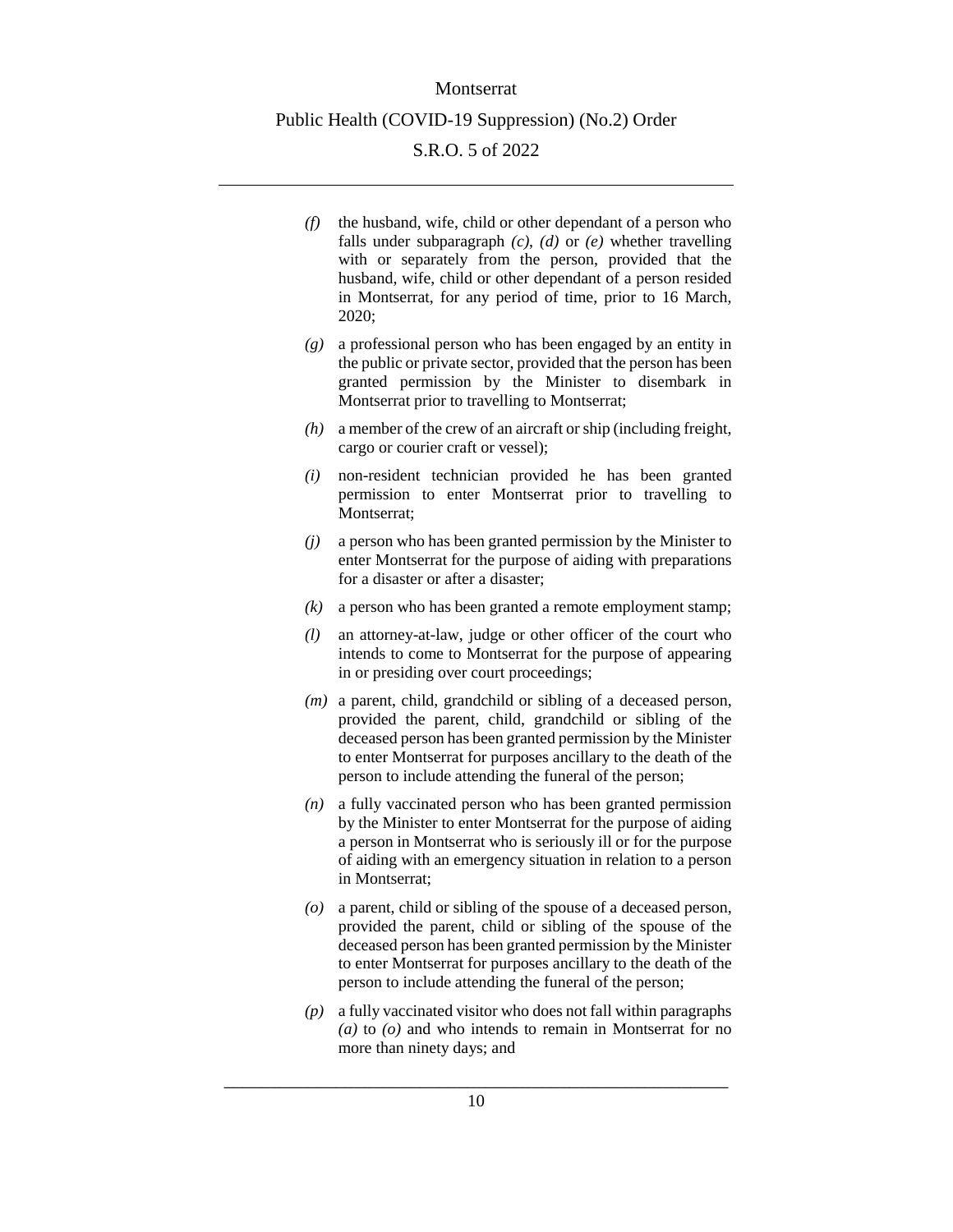- *(q)* any other person, as may be determined by the Minister, for the purpose of aiding in the suppression of COVID-19.
- **(2)** A person is "ordinarily resident" in Montserrat if the person has established a regular habitual mode of life in Montserrat, the continuity of which has persisted apart from temporary or occasional absences.
- **(3)** Despite subparagraph (1), the Minister may by notice restrict the category of persons who may enter Montserrat.

## <span id="page-10-0"></span>**9. Pre-entry requirements**

- **(1)** A person referred to in paragraph 8 who intends to enter Montserrat shall—
	- *(a)* take a PCR COVID-19 test or a RNA COVID-19 test no earlier than five days prior to entry into Montserrat; and
	- *(b)* complete and submit the online declaration form no later than three days prior to travelling to Montserrat.
- **(2)** The following persons are exempted from the requirements of subparagraph (1)(*a)—*
	- *(a)* a child under five years of age;
	- *(b)* a person entering Montserrat in circumstances related to a medical evacuation; and
	- *(c)* a person who has been granted permission by the Minister to enter Montserrat for the purpose of aiding with preparations for a disaster or after a disaster,

provided that such person may be subjected to screening, temperature checks and clinical examinations on entering Montserrat.

**(3)** The owner of a vessel or aircraft that intends to transport a person referred to in subparagraph (1) shall ensure that the person has been granted approval to travel to Montserrat prior to departure of the aircraft or vessel from a place outside Montserrat.

#### <span id="page-10-1"></span>**10. Entry into Montserrat**

- **(1)** A person entering Montserrat—
	- *(a)* shall answer all questions put to him by a Medical Officer or Health Officer which would allow the Medical Officer or Health Officer to assess what measures would be necessary to prevent, limit or suppress the spread of COVID-19;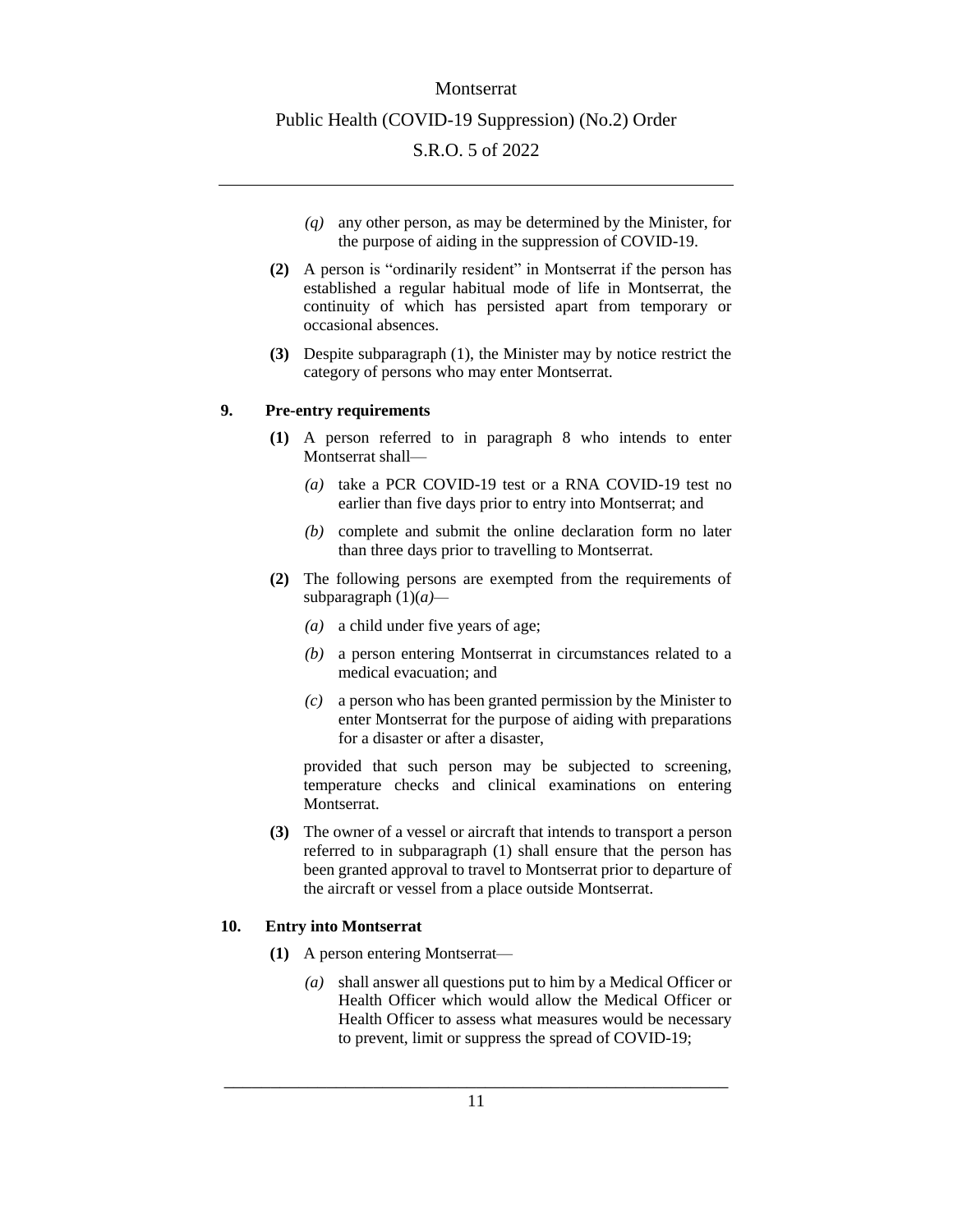*(b)* shall provide the Medical Officer or Health Officer with a copy of a test result document which shows that the person took a PCR COVID-19 test or a RNA COVID-19 test and that the person is negative for COVID-19;

- *(c)* shall, where applicable, pay the requisite fees for the PCR COVID-19 test or a RNA COVID-19 test;
- *(d)* shall, if the person is a fully vaccinated person, provide the Medical Officer or Health Officer with proof that he is a fully vaccinated person;
- *(e)* shall provide a Medical Officer or Health Officer with information which would allow the Medical Officer or Health Officer to assess what measures would be necessary to prevent, limit or suppress the spread of COVID-19;
- *(f)* may be subjected to a clinical examination by a Medical Officer;
- *(g)* shall, if the person is not fully vaccinated, take a PCR COVID-19 test or a RNA COVID-19 test within 24 hours of entry into Montserrat;
- *(h)* who is considered by a Medical Officer or Health Officer to be high risk of being infected with COVID-19 may be isolated; and
- *(i)* may be required to present himself for surveillance at a place and time as may be appointed by the Medical Officer or Health Officer and while undergoing surveillance may be removed to a hospital or other suitable place approved by the Chief Medical Officer.
- **(2)** A person in Montserrat who, in the opinion of a Medical Officer or Health Officer is likely to be infected with COVID-19—
	- *(a)* shall answer all questions put to him by the Medical Officer or Health Officer which would allow the Medical Officer or Health Officer to assess what measures would be necessary to prevent, limit or suppress the spread of COVID-19;
	- *(b)* shall provide a Medical Officer or Health Officer with information which would allow the Medical Officer or Health Officer to assess what measures would be necessary to prevent, limit or suppress the spread of COVID-19;
	- *(c)* may be subjected to a clinical examination by a Medical Officer;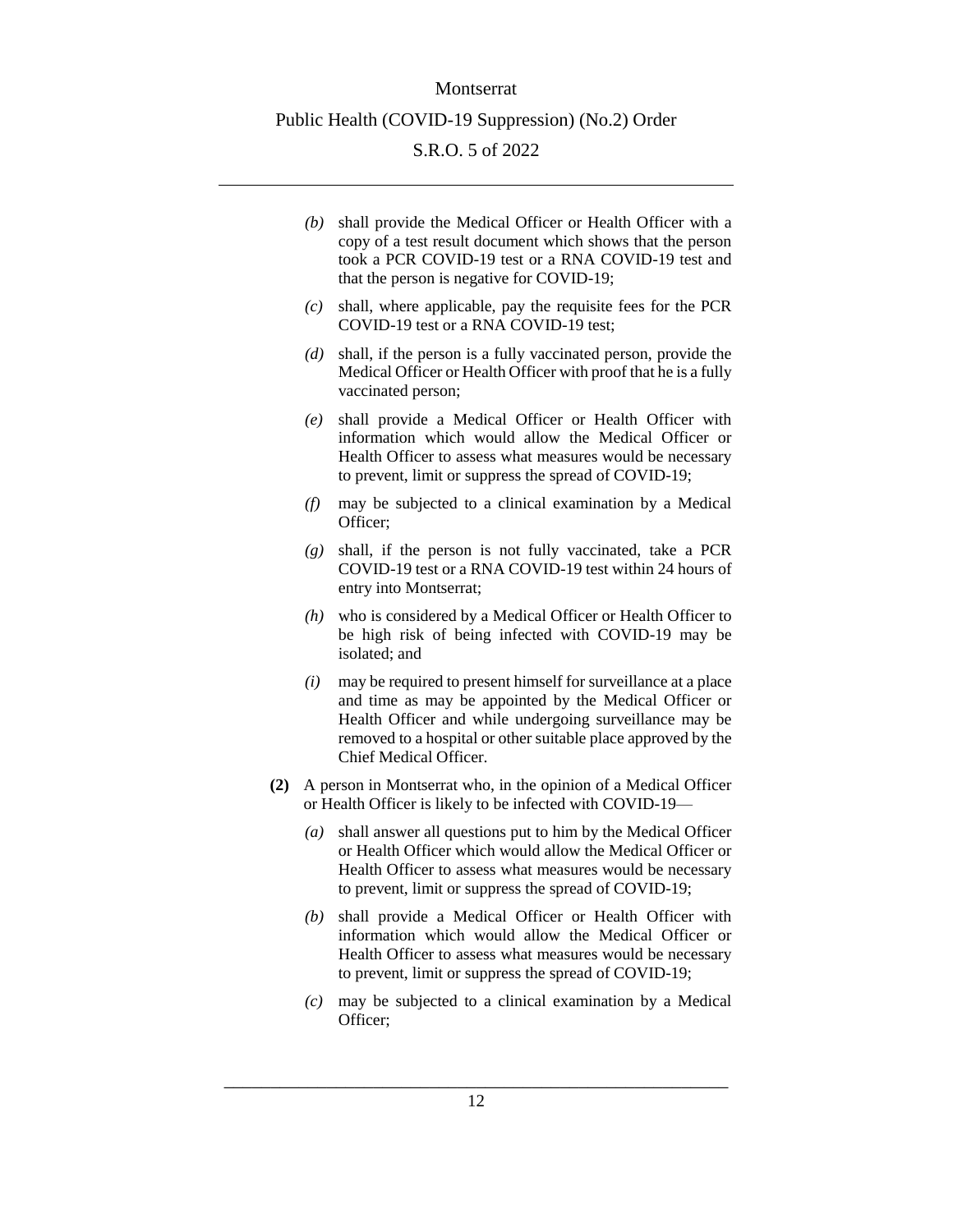- *(d)* may be required to present himself for surveillance at a place and time as may be appointed by the Medical Officer or Health Officer and while undergoing surveillance may be removed to a hospital or other suitable place approved by the Chief Medical Officer; and
- *(e)* may be required to self-quarantine.
- **(3)** The negative PCR COVID-19 test or a RNA COVID-19 test result document referred to in subparagraph (1) shall state the—
	- *(a)* name, address, telephone number and email address of the laboratory at which the PCR COVID-19 test or a RNA COVID-19 test was conducted;
	- *(b)* date the PCR COVID-19 test or a RNA COVID-19 test was conducted;
	- *(c)* full names, date of birth and address of the person tested for COVID-19 or a RNA COVID-19 test; and
	- *(d)* results of the PCR COVID-19 test or a RNA COVID-19 test conducted in relation to that person.
- **(4)** If a person fails to provide proof, under subparagraph (1), that he is a fully vaccinated person, he shall be treated as a person who is not fully vaccinated.
- **(5)** The owner of a vessel or aircraft who transports a person to Montserrat who is not in possession of a copy of a negative PCR COVID-19 test or a negative RNA COVID-19 test commits an offence.

#### <span id="page-12-0"></span>**11. Designation of premises as quarantine facility**

- **(1)** The Minister may designate, in writing, any premises or type of premises to be a quarantine facility or place of isolation for the purposes of this Order.
- **(2)** A person who intends to self-quarantine in a designated quarantine facility shall—
	- *(a)* prior to entering Montserrat, make arrangements with the owner of the designated quarantine facility to self-quarantine at the designated quarantine facility; and
	- *(b)* pay the owner of the designated quarantine facility the costs of staying at the designated quarantine facility.
- **(3)** A person who is staying at a designated quarantine facility shall comply with any rule or guideline issued by the Minister.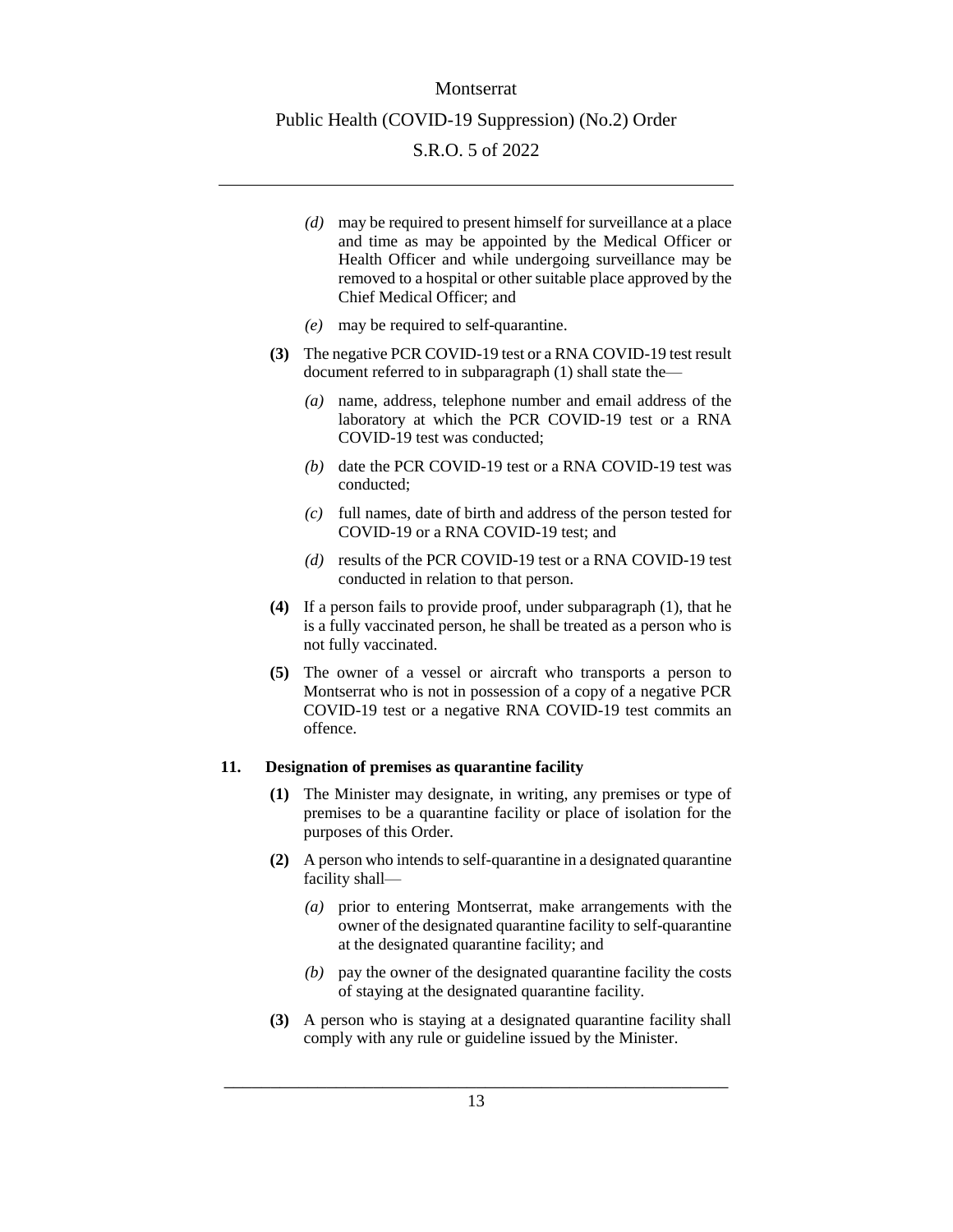#### <span id="page-13-0"></span>**12. Directions – persons entering Montserrat**

A person who enters Montserrat shall, after completing the relevant immigration checks, security checks and COVID-19 screening, examinations and tests—

- *(a)* proceed directly to his home or place of occupancy to selfquarantine; or
- *(b)* proceed directly to a designated quarantine facility or place of isolation.

#### <span id="page-13-1"></span>**13. Persons not fully vaccinated – entry into Montserrat**

- **(1)** A person who is not fully vaccinated and who proceeds directly to his home, place of occupancy, designated quarantine facility or place of isolation under paragraph 12 shall remain at his home, place of occupancy, designated quarantine facility or place of isolation until the sooner of the following—
	- *(a)* fourteen days has elapsed, provided a PCR COVID-19 test or a RNA COVID-19 test taken between twelve and fourteen days after he enters Montserrat shows that he is not infected with COVID-19; or
	- *(b)* he leaves Montserrat.
- **(2)** Despite subparagraph (1), a person who is not fully vaccinated is not required to remain at home, place of occupancy, designated quarantine facility or place of isolation if the Chief Medical Officer otherwise directs.
- **(3)** This paragraph does not apply to a person listed in paragraph 8 (1**)** *(h), (i),* and *(j).*

#### <span id="page-13-2"></span>**14. Fully vaccinated persons – entry into Montserrat**

- **(1)** A fully vaccinated person who goes directly to his home, place of occupancy, designated quarantine facility or place of isolation shall remain at his home, place of occupancy, designated quarantine facility or place of isolation until the sooner of the following—
	- *(a)* five days has elapsed, provided a PCR COVID-19 test or a RNA COVID-19 taken between three and four days after he enters Montserrat shows that he is not infected with COVID-19; or
	- *(b)* he leaves Montserrat.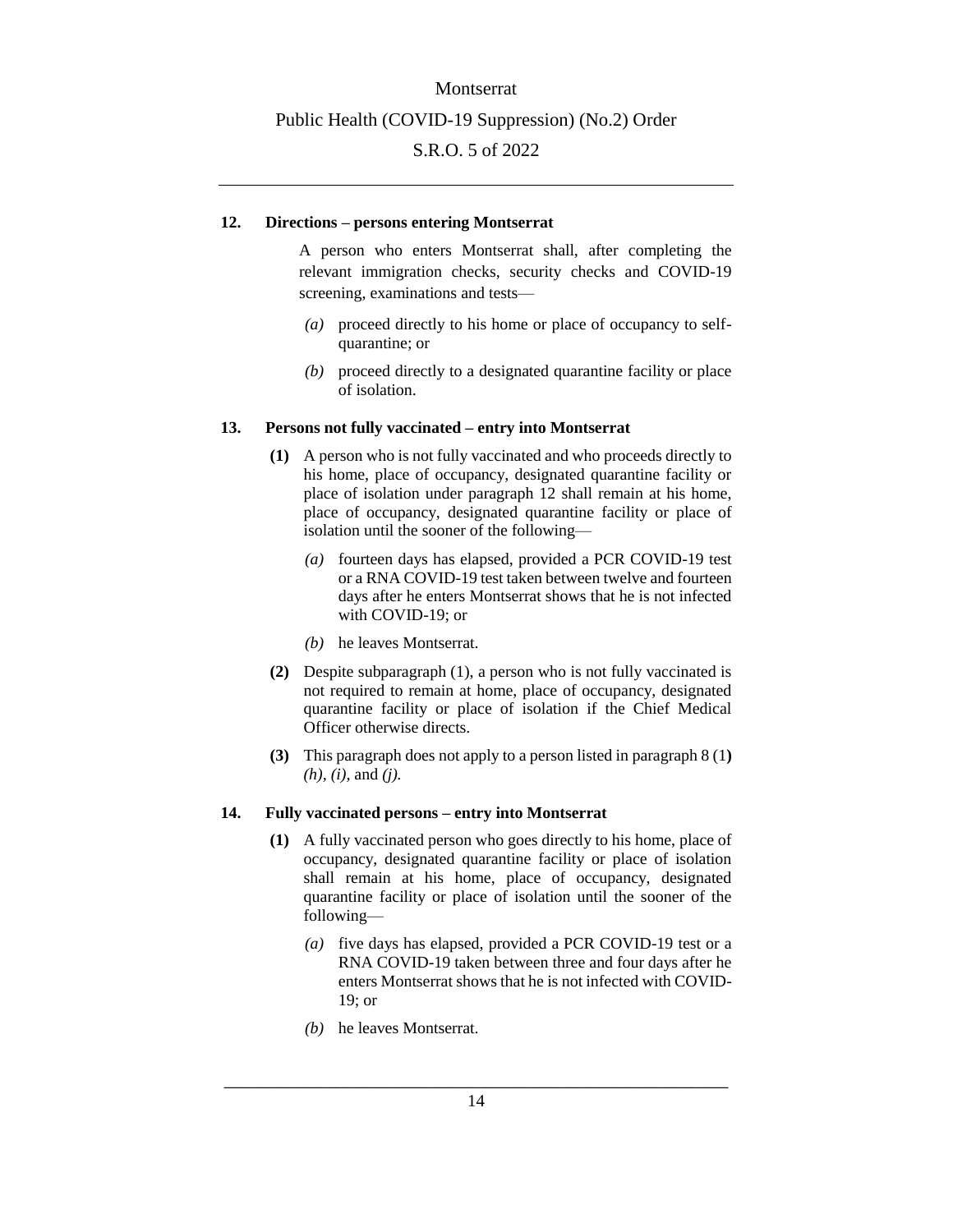#### Montserrat

#### Public Health (COVID-19 Suppression) (No.2) Order

## S.R.O. 5 of 2022

- **(2)** Despite subparagraph (1), a fully vaccinated person is not required to remain at his home, place of occupancy, designated quarantine facility or place of isolation if the Chief Medical Officer otherwise directs.
- **(3)** This paragraph does not apply to a person listed in paragraph 8 (1) *(h), (i),* and *(j).*

#### <span id="page-14-0"></span>**15. Non-resident technician - directions**

- **(1)** A non-resident technician who intends to enter Montserrat shall make an application to the Minister for approval to enter Montserrat prior to submitting an online declaration form under paragraph 9 (1)*(b).*
- **(2)** Subject to subparagraph (3), and despite paragraph 12 a nonresident technician is not required to self-quarantine from the date of his entry into Montserrat.
- **(3)** A non-resident technician shall—
	- *(a)* only be in a public place for the purpose of travelling to and from the place where he is undertaking work as a nonresident technician;
	- *(b)* wear a mask at all times while at the place where he is undertaking work as a non-resident technician;
	- *(c)* practice social distancing while at the place where he is undertaking work as a non-resident technician; and
	- *(d)* remain at his place of occupancy at all times except when travelling to and from the place where he is undertaking work as a non-resident technician.

### <span id="page-14-1"></span>**16. Non-resident technician- COVID-19 test**

- **(1)** A non-resident technician who enters Montserrat shall take a PCR COVID-19 test or a RNA COVID-19 test within 24 hours of entry into Montserrat.
- **(2)** If a non-resident technician is not fully vaccinated and intends to remain in Montserrat for more than five days, the non-resident technician must take a PCR COVID-19 test or a RNA COVID-19 test on day five of his stay in Montserrat.
- **(3)** For the avoidance of doubt, a non-resident technician who receives a negative PCR COVID-19 test result or a negative RNA COVID-19 test result following the PCR COVID-19 test or a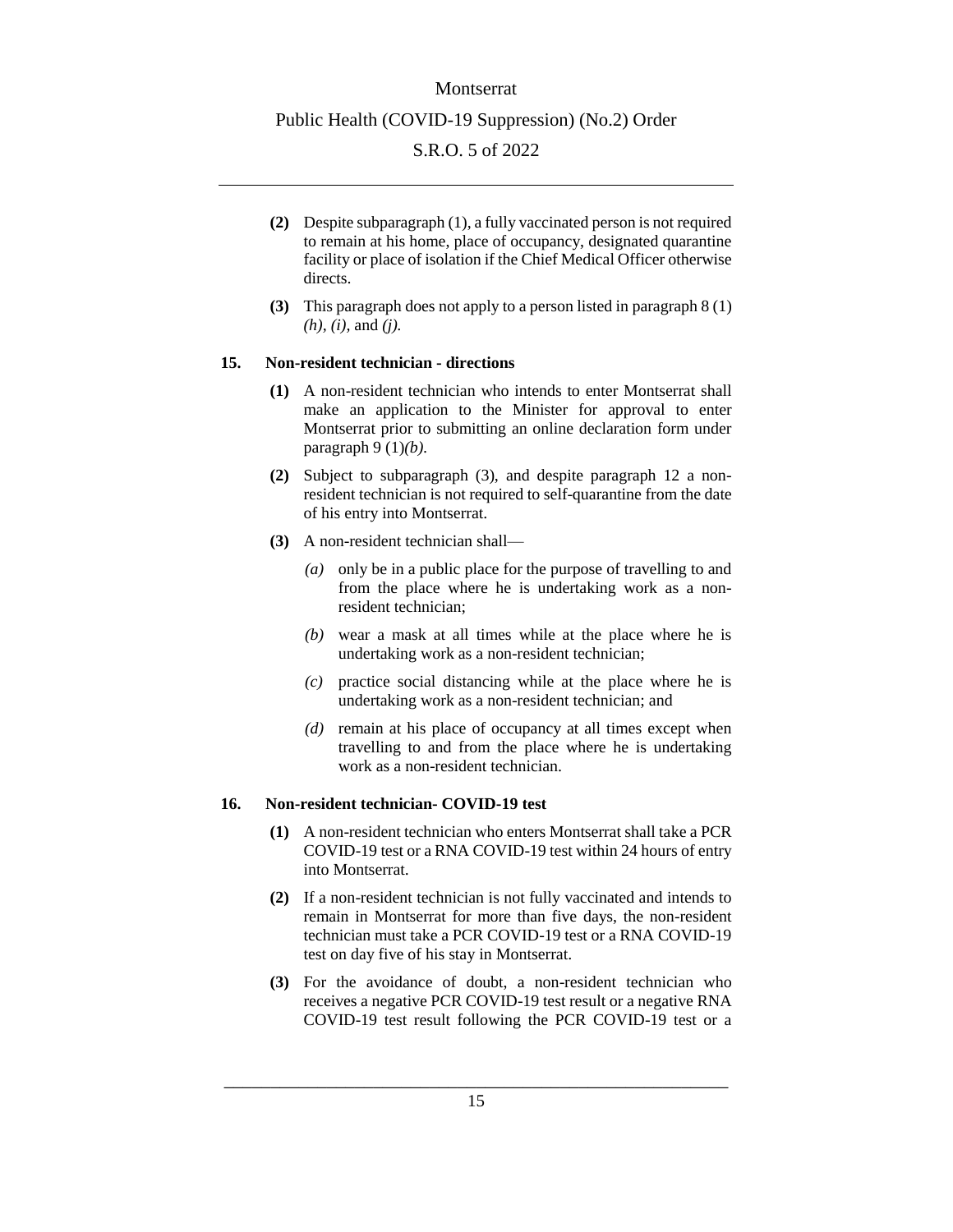RNA COVID-19 test taken under subparagraphs (1) and (2) shall comply with paragraph 15(3).

- **(4)** A non-resident technician who is not fully vaccinated shall take a PCR COVID-19 test or a RNA COVID-19 test between twelve and fourteen days after he enters Montserrat.
- **(5)** On the expiration of fourteen days after his entry into Montserrat a non-resident technician who is not fully vaccinated shall not be subject to paragraphs 15(3)*(a)* and *(d),* provided he tests negative for COVID-19.
- **(6)** On the expiration of five days after his entry into Montserrat a non-resident technician who is fully vaccinated shall not be subject to paragraphs  $15(3)(a)$  and *(d)*, and is not required to take a PCR COVID-19 test or a RNA COVID-19 test before leaving self-quarantine.
- **(7)** For the avoidance of doubt—
	- *(a)* paragraph 15 and this paragraph apply to a non-resident technician, whether the non-resident technician is a Montserratian or a non-Montserratian; and
	- *(b)* a person shall only qualify for the measures applicable to a non-resident technician under paragraph 15 and this paragraph if the person entered Montserrat as a non-resident technician with prior approval from the Minister.

## <span id="page-15-0"></span>**17. Pilots COVID-19 test**

A pilot who is not fully vaccinated and who navigates a flight into Montserrat on a habitual basis shall take a take a PCR COVID-19 test or a RNA COVID-19 test every 14 days.

## <span id="page-15-1"></span>**18. Protocols for children**

- **(1)** A child—
	- *(a)* five years and over shall take a PCR COVID-19 test or a RNA COVID-19 test no earlier than five days prior to entry into Montserrat.
	- *(b)* under eighteen years of age is not required to take a PCR COVID-19 test or a RNA COVID-19 test within 24 hours of entry into Montserrat.
	- *(c)* under eighteen years of age shall remain in self-quarantine for the same period as the adult who accompanied the child when the child entered Montserrat.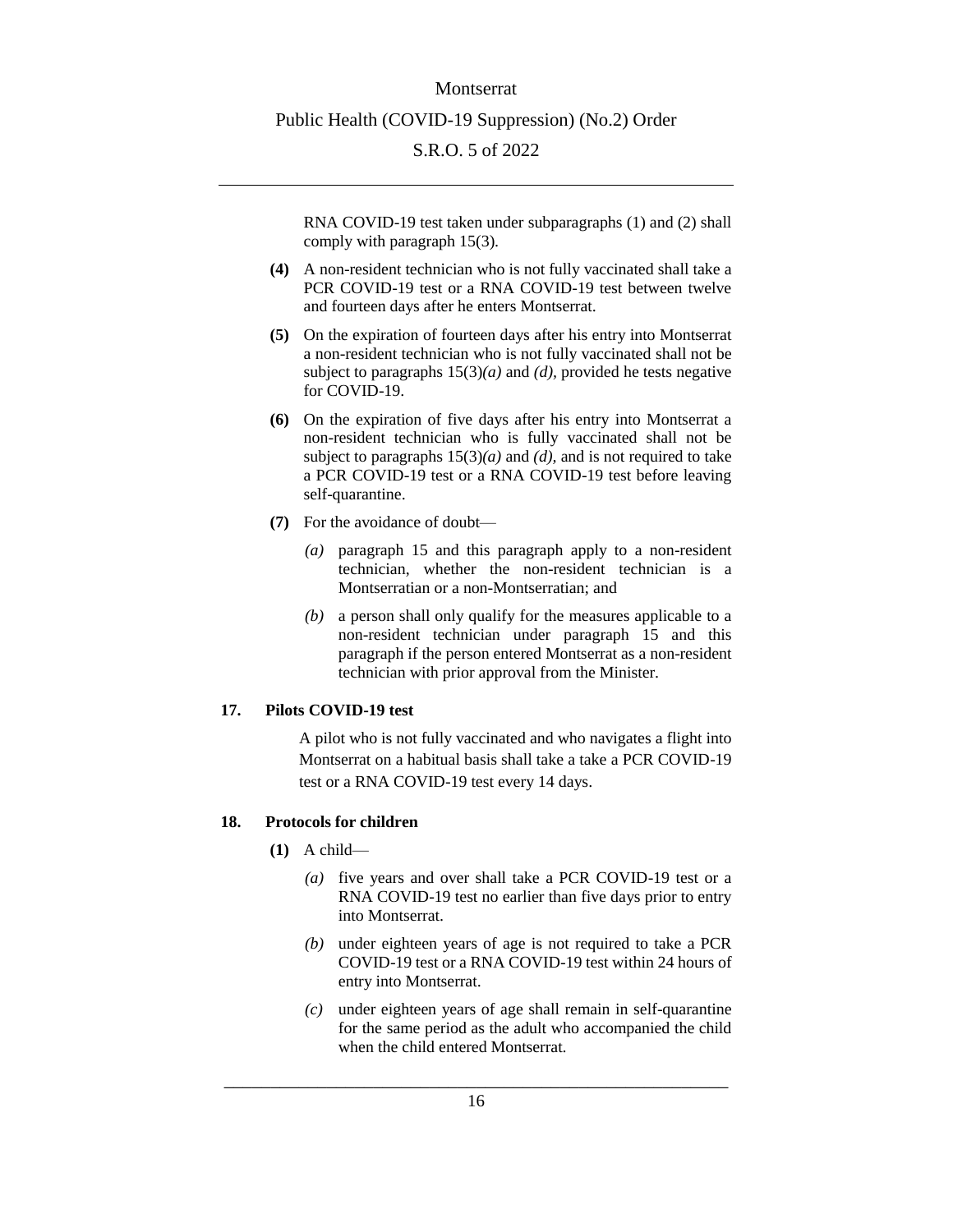- *(d)* over two years of age is required to take a PCR COVID-19 test or a RNA COVID-19 test before the expiration of the self-quarantine, on the same day as the adult who accompanied the child when the child entered Montserrat.
- **(2)** For the avoidance of doubt a child two years and under is not required to take a PCR COVID-19 test or a RNA COVID-19 test before the expiration of the self-quarantine period.

#### <span id="page-16-0"></span>**19. Electronic monitoring device**

- **(1)** A person who is ordered to self-quarantine or who is placed in isolation may be fitted with an electronic monitoring device.
- **(2)** A person who is fitted with an electronic monitoring device shall comply with the written instructions of a Health Officer regarding the care and use of the electronic monitoring device.
- **(3)** The use of an electronic monitoring device under sub-paragraph (2) shall be for the sole purpose of preventing the transmission of COVID-19 in Montserrat.
- **(4)** The electronic monitoring device shall be used to monitor—
	- *(a)* whether the person has left the place of self-quarantine or the place of isolation; and
	- *(b)* the health status of the person.
- **(5)** The electronic monitoring of a person by an electronic monitoring device shall be terminated immediately on the expiration of the self-quarantine or isolation period of that person.
- **(6)** Information obtained from the electronic monitoring of a person shall be stored in a secure manner.

#### **PART III—OPERATIONS OF ESTABLISHMENTS**

#### <span id="page-16-2"></span><span id="page-16-1"></span>**20. Operations of Schools**

- **(1)** Subject to subparagraph (2) a child care centre, nursery school, primary school, secondary school, tertiary school or other school may open.
- **(2)** If a child care centre, nursery school, primary school, secondary school, tertiary school or other school intends to open the Head or owner of the school shall, prior to opening, submit a sanitisation plan to the Minister for approval.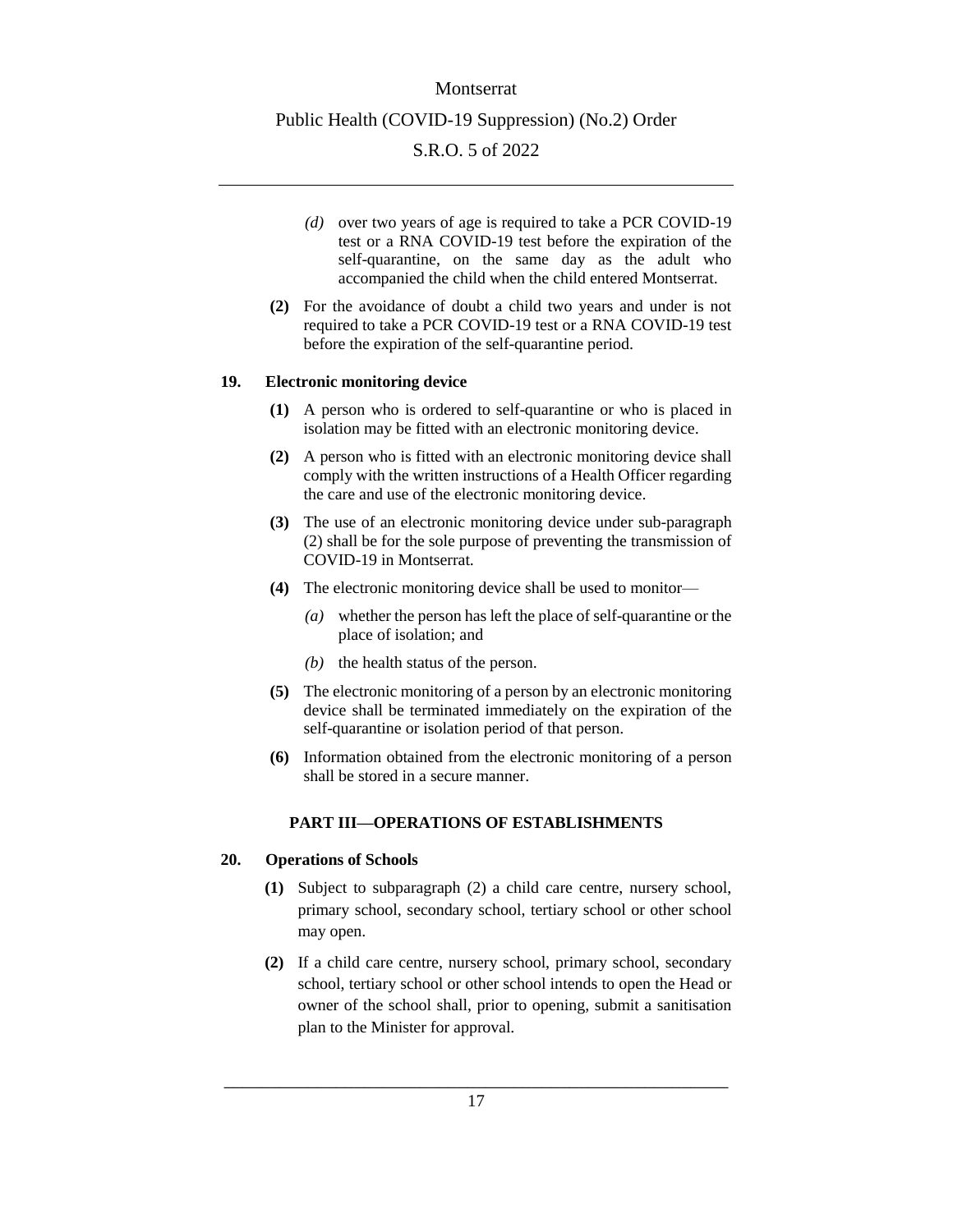- **(3)** The Head or owner of a child care centre, nursery school, primary school, secondary school, tertiary school or other school shall—
	- *(a)* ensure that staff, students and customers practice social distancing; and
	- *(b)* comply with any direction or guideline issued by the Minister regarding cleaning, sanitisation and other precautions.
- **(4)** If the Head or owner of a child care centre, nursery school, primary school, secondary school, tertiary school or other school fails to comply with this paragraph the Minister may close the child care centre, nursery school, primary school, secondary school, tertiary school or other school.

#### <span id="page-17-0"></span>**21. Operations of religious establishments**

- **(1)** Subject to subparagraph (2) and (3) a pastor, minister or other church leader may cause a church or other religious establishment to be open.
- **(2)** A pastor, minister or other church leader shall ensure that—
	- *(a)* persons wear face coverings;
	- *(b)* as far as reasonably possibly members of the same household sit together;
	- *(c)* persons who are not members of the same household sit six feet apart;
	- *(d)* a person is assigned to sanitize the washroom or toilet after every use; and
	- *(e)* distance markers are placed to designate seating arrangements.
- **(3)** A pastor, minister or other church leader—
	- *(a)* may stand, if it is reasonably practicable, twelve feet away from any person while conducting a service;
	- *(b)* shall stand no less than six feet away from any person while conducting a service;
	- *(c)* shall wear a face covering while conducting a service or if he stands less than twelve feet away from any person while conducting the service; and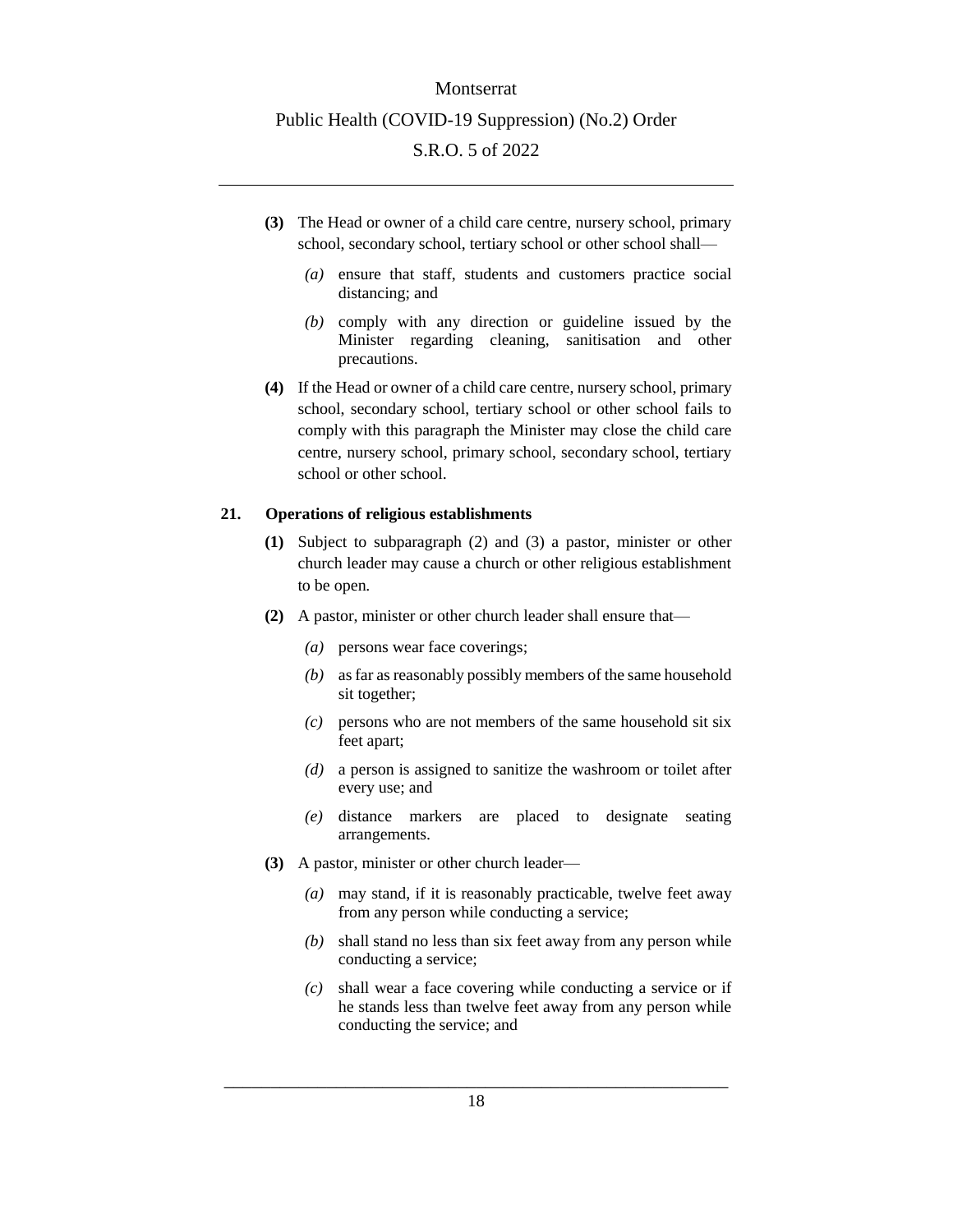- *(d)* is not required to wear a face covering while conducting a service if he stands twelve feet away from any person while conducting the service.
- **(4)** A pastor, minister or other church leader shall comply with any direction or guideline issued by the Minister regarding cleaning, sanitisation and other precautions.

### <span id="page-18-0"></span>**22. Operations of restaurants etc**

- **(1)** Subject to subparagraphs (2), (3), (4) and (5), the owner of a restaurant, cook-shop or other similar business may offer the following services—
	- *(a)* collection of orders;
	- *(b)* food delivery service; and
	- *(c)* dine-in service provided the Minister has approved the plans submitted under subparagraph (4).
- **(2)** If a restaurant or cook-shop or other similar business offers a collection of order service the owner of the restaurant or cook-shop or other similar business shall ensure that only one customer is permitted to enter the premises to collect or pay for the order**.**
- **(3)** If a restaurant or cook-shop or other similar business offers a food delivery service the person making the food delivery and the person receiving the food delivery shall practice social distancing during the process of the food delivery.
- **(4)** If the owner of a restaurant or cook-shop or other similar business intends to offer a dine-in service, he shall submit a plan that sets out the seating policy, table spacing policy and the sanitisation plan of the business to the Minister for approval.
- **(5)** The owner of a restaurant, cook-shop or other similar business shall—
	- *(a)* ensure that staff and customers practice social distancing; and
	- *(b)* comply with any direction or guideline issued by the Minister regarding cleaning, sanitisation and other precautions.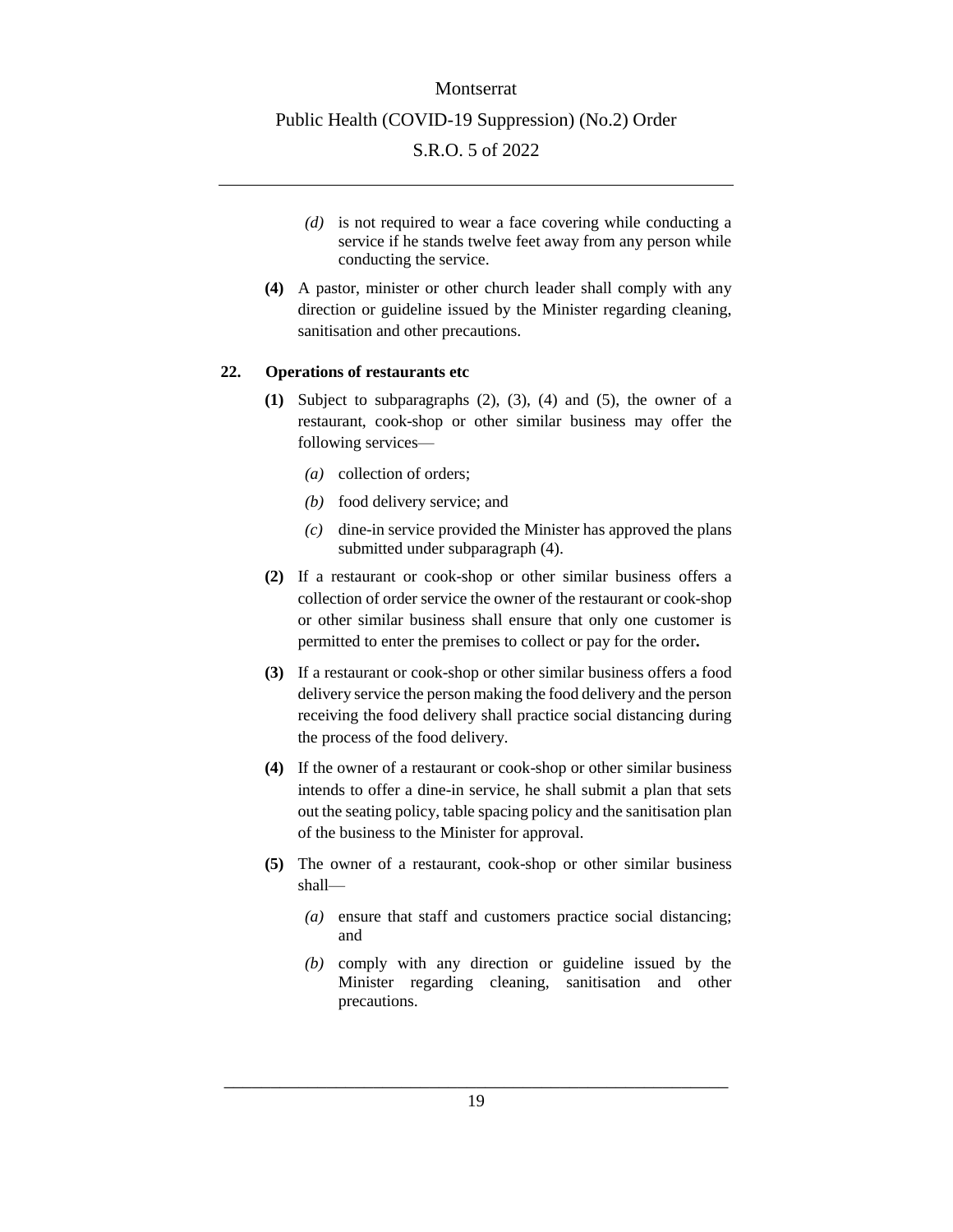**(6)** If an owner of a restaurant, cook-shop or other similar business fails to comply with this paragraph the Minister may order the owner to close the restaurant, cook-shop or other similar business.

#### <span id="page-19-0"></span>**23. Operations of bars etc**

- **(1)** Subject to subparagraphs (2) and (3), the owner of a bar, rum shop or other similar business may—
	- *(a)* offer a take-away service; and
	- *(b)* allow customers to sit in the bar or rum shop provided the Minister has approved the plans submitted under subparagraph (2).
- **(2)** If a bar, rum shop or other similar business intends to allow customers to sit in the business place he shall submit a plan that sets out the seating policy, table spacing policy and the sanitisation plan of the business to the Minister for approval.
- **(3)** The owner of a bar, rum shop or other similar business shall—
	- *(a)* ensure that staff and customers practice social distancing; and
	- *(b)* comply with any direction or guideline issued by the Minister regarding cleaning, sanitisation and other precautions.
- **(4)** If an owner of a bar, rum shop or other similar business fails to comply with this paragraph the Minister may order the owner to close the bar, rum shop or other similar business.

#### <span id="page-19-1"></span>**24. Operations of barbershops etc.**

- **(1)** The owner of a barber shop, beauty salon, spa or other similar business may offer services by appointments only.
- **(2)** For the avoidance of doubt the owner of a barber shop, beauty salon, spa or similar business shall not offer walk-in services.
- **(3)** The owner of a barber shop, beauty salon, spa or similar business shall—
	- *(a)* ensure that a customer maintains a physical distance of six feet from another customer; and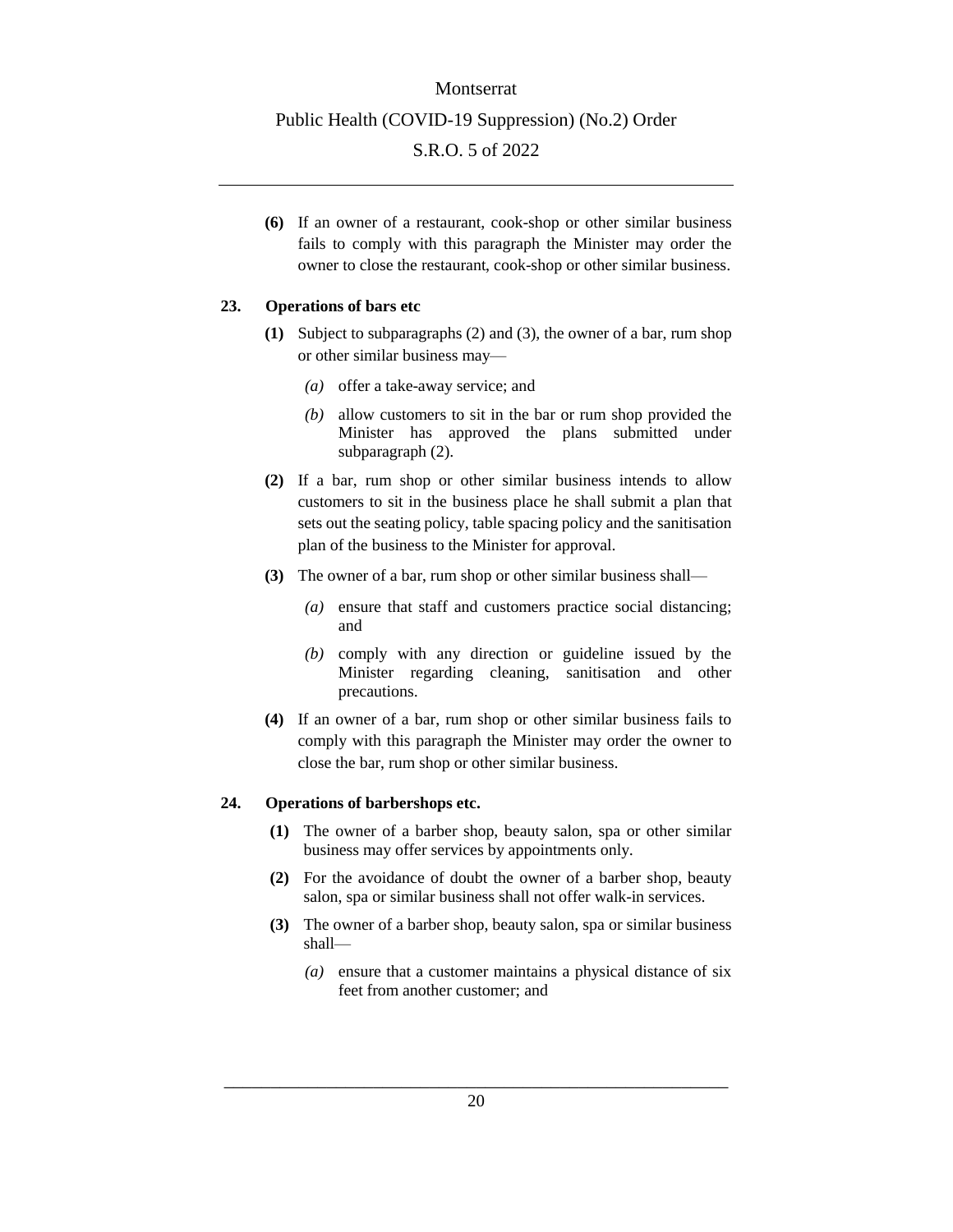#### Montserrat

#### Public Health (COVID-19 Suppression) (No.2) Order

### S.R.O. 5 of 2022

- *(b)* comply with any direction or guideline issued by the Minister regarding cleaning, sanitisation and other precautions.
- **(4)** If an owner of a barber shop, beauty salon, spa or similar business fails to comply with this paragraph the Minister may order the owner to close the barber shop, beauty salon, spa or similar business.

#### <span id="page-20-0"></span>**25. Operations of a gym, sports club**

- **(1)** Subject to this Order and subparagraph (2) the owner of a gym, sports club or other similar entity may offer services.
- **(2)** If the owner of a gym, sports club or other similar entity intends to offer services the owner shall submit the sanitisation plan of the entity to the Minister for approval.
- **(3)** The owner of a gym, sports club or other similar entity shall—
	- *(a)* ensure that a customer maintains a physical distance of six feet from another customer; and
	- *(b)* comply with any direction or guideline issued by the Minister regarding cleaning, sanitisation and other precautions.
- **(4)** If the owner of a gym, sports club or other similar entity fails to comply with this paragraph the Minister may order the owner to close the gym, sports club or other similar entity.

#### <span id="page-20-1"></span>**26. Contact sporting activities**

- **(1)** A person may engage in a contact sporting activity provided paragraph 3 is complied with.
- **(2)** Paragraph 32(1) does not apply to a person when the person is engaging in a contact sporting activity.

#### <span id="page-20-2"></span>**27. Operations of bus drivers and taxi operators**

- **(1)** A bus driver or taxi operator may operate only with the prior permission of the Minister.
- **(2)** A bus driver or taxi operator shall transport no more than one passenger in the front passenger seat of the bus or taxi.
- **(3)** A taxi operator shall transport no more than two passengers in the rear of the in a motorcar during each trip.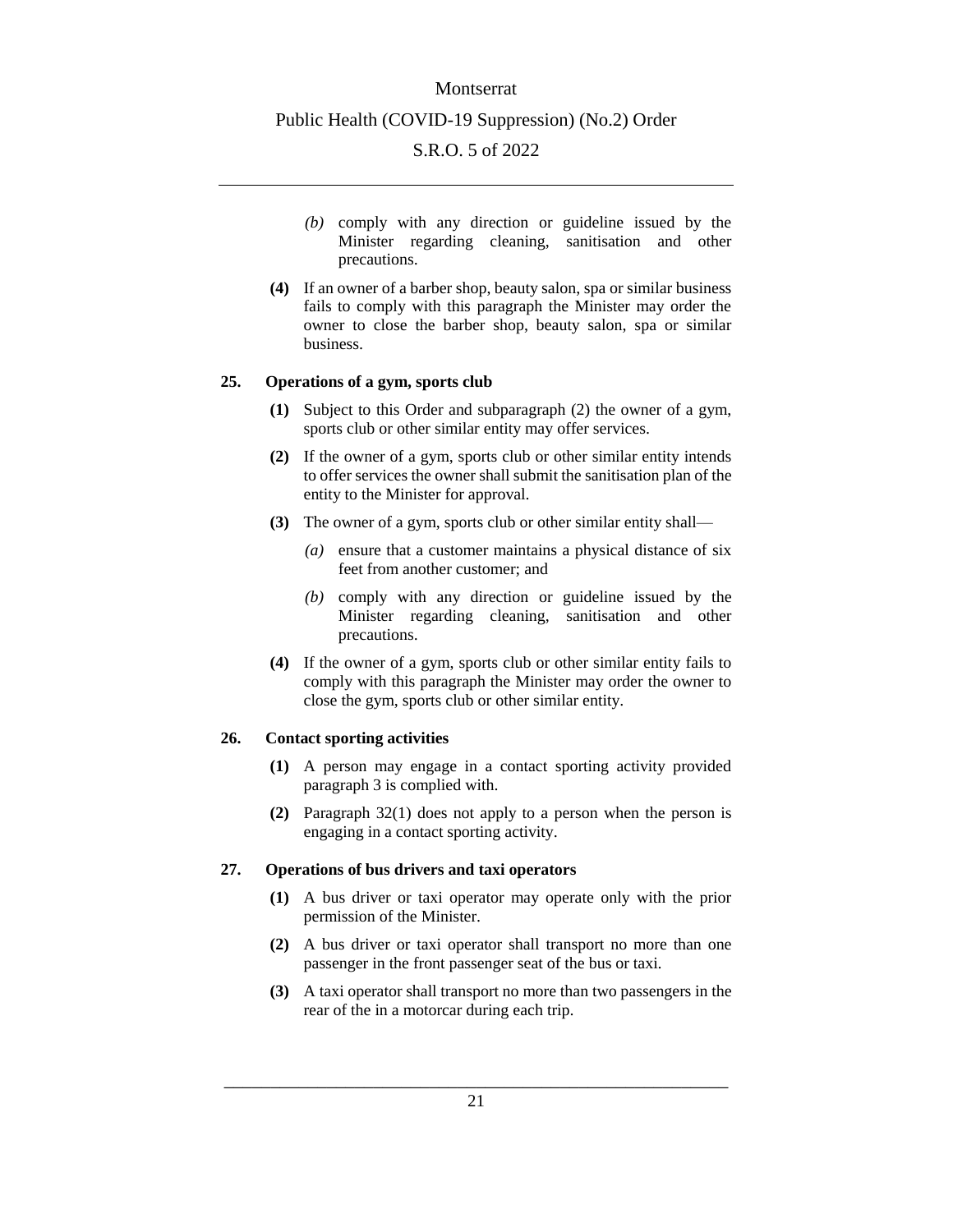- **(4)** Despite subparagraph (3), a taxi operator may transport more than two passengers in the rear of the motorcar if all the passengers in the motorcar are members of the same household.
- **(5)** A bus may transport more than one passenger in each row in the rear of the bus provided subparagraph (8) is complied with.
- **(6)** A bus driver or taxi operator shall display the logo "Montserrat Service Ready" in a conspicuous place in the bus or taxi.
- **(7)** A bus driver and a taxi operator shall comply with any direction or guideline issued by the Minister regarding cleaning, sanitisation and other precautions.
- **(8)** If a bus driver or taxi operator fails to comply with this paragraph the Minister may order that the bus driver, taxi operator cease operating.
- **(9)** A person who is a passenger in a taxi or a bus shall wear a face covering in the taxi or bus.

#### <span id="page-21-0"></span>**28. Operations of a banking business**

The manager of a banking business shall—

- *(a)* establish measures that ensure customers and staff maintain a physical distance of at least three feet from another person both inside and outside the banking business;
- *(b)* determine the number of persons that may be permitted to enter the banking business at any one time by permitting one person for every nine square feet of floor space;
- *(c)* place distance markers three feet apart, inside the banking business to indicate where each customer must stand in a queue; and
- *(d)* place distance markers three feet apart, outside of the banking business to indicate where a customer must stand while waiting to enter the banking business.

### <span id="page-21-1"></span>**29. Cultural Centre**

- **(1)** Subject to subparagraph (2), a person may host an event at the Montserrat Cultural Centre.
- **(2)** A person who hosts an event at the Montserrat Cultural Centre shall ensure that—
	- *(a)* temperature checks are conducted on persons entering the Montserrat Cultural Centre;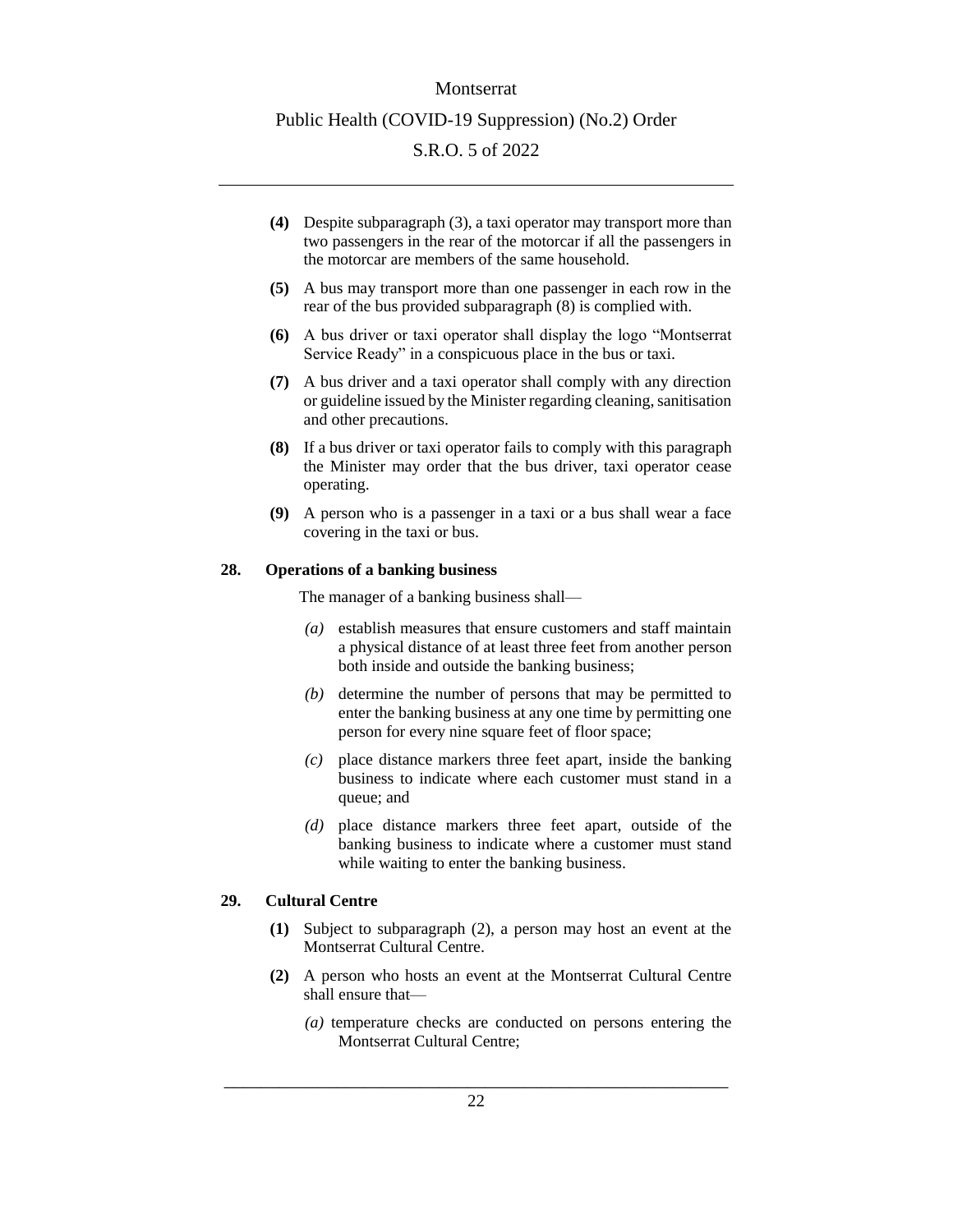#### Montserrat

#### Public Health (COVID-19 Suppression) (No.2) Order

## S.R.O. 5 of 2022

- *(b)* persons wear face coverings;
- *(c)* as far as reasonably possible members of the same household sit or stand together;
- *(d)* persons who are not members of the same household sit or stand three feet apart;
- *(e)* a person is assigned to sanitize the washroom or toilet after every use; and
- *(f)* distance markers are placed to designate seating arrangements.
- **(3)** A person who hosts an event at the Montserrat Cultural Centre shall comply with any direction or guideline issued by the Minister regarding cleaning, sanitisation and other precautions.

#### <span id="page-22-0"></span>**30. Permits**

- **(1)** The Minister may give a person, business, organisation or department written permission to operate a business or entity referred to in this Order.
- **(2)** A permit issued under this Order may include conditions.
- **(3)** If a person, business or organisation fails to comply with a condition of a permit issued under this Order, the Minister may revoke permission to operate.
- **(4)** The Minister may appoint persons to ensure compliance with this Order and directions or guidelines issued under this Order.

### <span id="page-22-1"></span>**PART IV—REMOTE WORKING AND SOCIAL DISTANCING**

#### <span id="page-22-2"></span>**31. Remote working if reasonably practicable**

- **(1)** Public officers may work remotely from home if it is reasonably practicable, subject to the direction of the Deputy Governor.
- **(2)** If it is reasonably practicable, an employer shall arrange for his employees to work remotely from home using electronic means or otherwise.

#### <span id="page-22-3"></span>**32. Social distancing**

- **(1)** A person shall practice social distancing at all times.
- **(2)** The head or owner of a business or organisation, department or place of business other than a banking business, that is permitted to operate under this Order shall—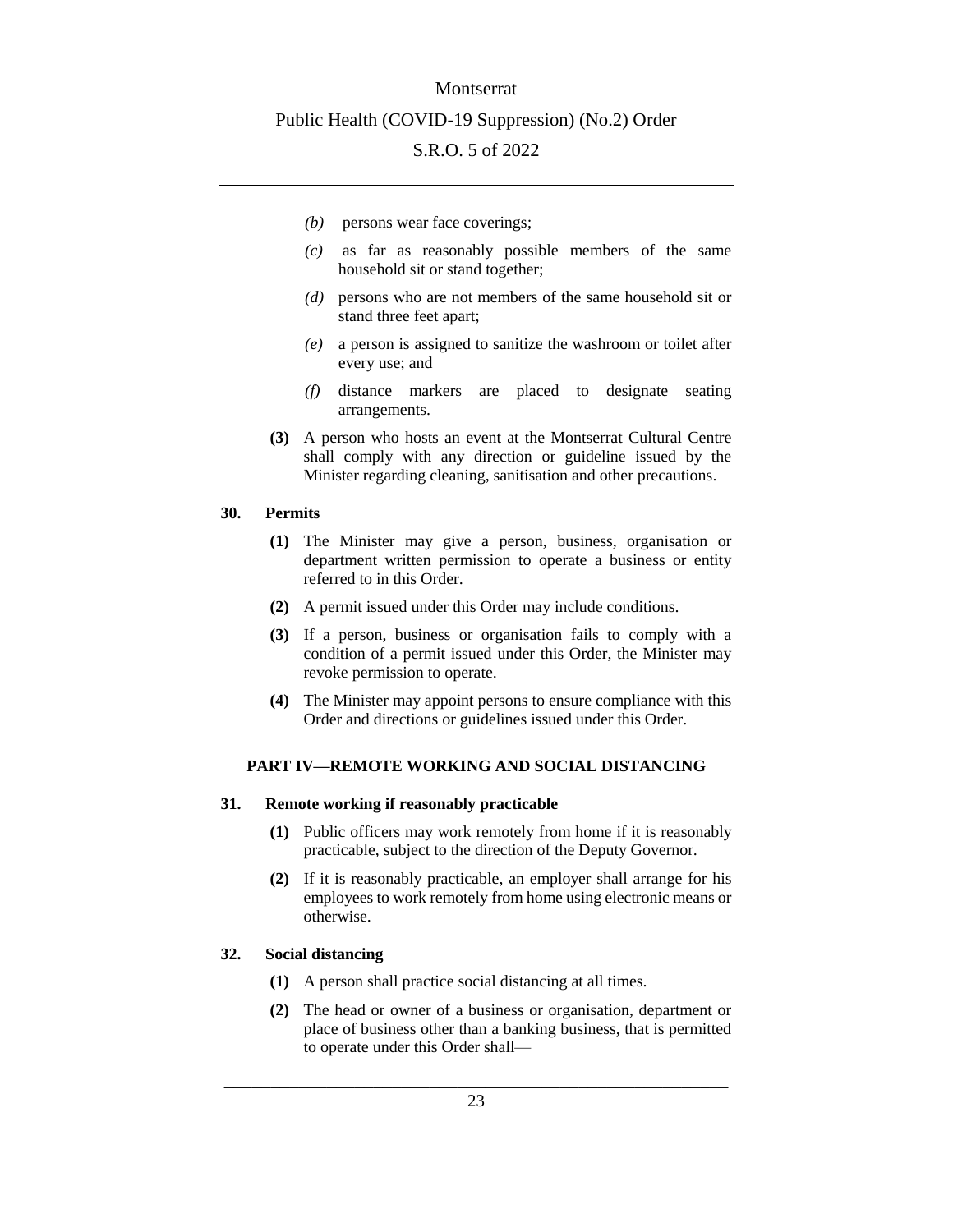- *(a)* establish measures that ensure customers and staff maintain a physical distance of at least six feet from another person both inside and outside the business, organisation, department or place of business;
- *(b)* determine the number of persons that may be permitted to enter the business, organisation, department or place of business at any one time by permitting one person for every thirty square feet of floor space;
- *(c)* place distance markers six feet apart, inside the business or organisation to indicate where each customer must stand at the checkout point or in a queue; and
- *(d)* place distance markers six feet apart, outside of the business, organisation, department or place of business to indicate where a customer must stand while waiting to enter the business, organisation, department or place of business.

## **PART V—ENFORCEMENT AND PENALTIES**

#### <span id="page-23-1"></span><span id="page-23-0"></span>**33. Enforcement Powers**

- **(1)** An enforcement officer may stop a person and require the person to answer any question to enable the enforcement officer to ascertain whether the person is in compliance with this Order and where the person does not satisfy the enforcement officer that he is in compliance with this Order, the enforcement officer may arrest the person.
- **(2)** An enforcement officer may stop a person and require the person to answer any question to enable the enforcement officer to ascertain the person's identity and whether the person is in compliance with this Order.
- **(3)** Where the person under subparagraph (2) does not satisfy the enforcement officer that he is in compliance with this Order, the enforcement officer may—
	- *(a)* direct the person to immediately proceed to his home or place of occupancy or designated quarantine facility;
	- *(b)* detain and convey the person to his home or place of occupancy or designated quarantine facility; or
	- *(c)* arrest the person.
- **(4)** The powers in subparagraph (1) may be exercised where a person is at any place other than the person's home or place of occupancy.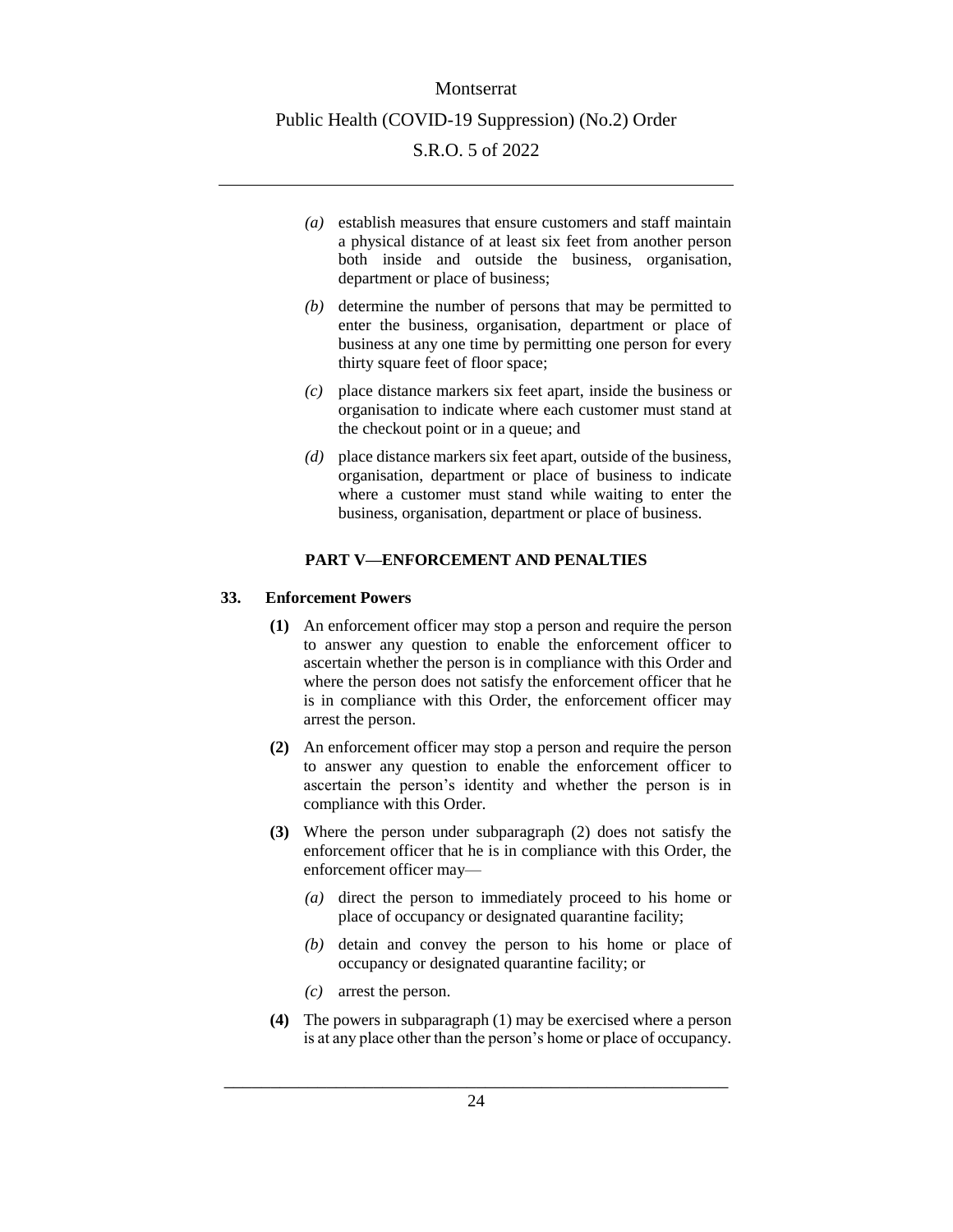- **(5)** An enforcement officer may use reasonable force, if necessary, in the exercise of a power in this Order.
- **(6)** The Chief Medical Officer, Health Officer, Medical Officer, enforcement officer or other person appointed by the Minister may visit a person, a business, organisation, department or place of business to ensure compliance with this Order and directions or guidelines issued under this Order.
- **(7)** The Chief Medical Officer, Health Officer, Medical Officer or enforcement officer may order the immediate closure of a business, organisation, department or place of business for failure of the person, a business, organisation, department or place of business to comply with this Order and directions or guidelines issued under this Order.

## <span id="page-24-0"></span>**34. Offences**

- **(1)** A person who assaults, obstructs, hinders, resists, uses threatening or abusive language or aids or incites any other persons to assault, obstruct, hinder or resist an enforcement officer, the Chief Medical Officer, Health Officer, Enforcement Officer, Medical Officer or a person appointed under this Order in the execution of his duty under this Order commits an offence.
- **(2)** A person who is present at, or promotes, aids, or assists in the promotion of a large gathering commits an offence.
- **(3)** An enforcement officer may order a large gathering to disperse, and a person who fails to obey the order commits an offence.
- **(4)** A person who offers for sale a good at an unconscionable price commits an offence.
- **(5)** A person who fails to wear a face covering in a public place, place of business, business, organisation or department commits an offence.
- **(6)** If the owner or head of a business, organisation, department or place of business fails to comply with paragraph 4(5) the owner or head commits an offence.
- **(7)** If the owner or manager of a building referred to in paragraph 5(1) fails to comply with paragraph 5(2) the owner or manager commits an offence.
- **(8)** A person who is fitted with an electronic monitoring device and who attempts to remove or tamper with the electronic monitoring device commits an offence.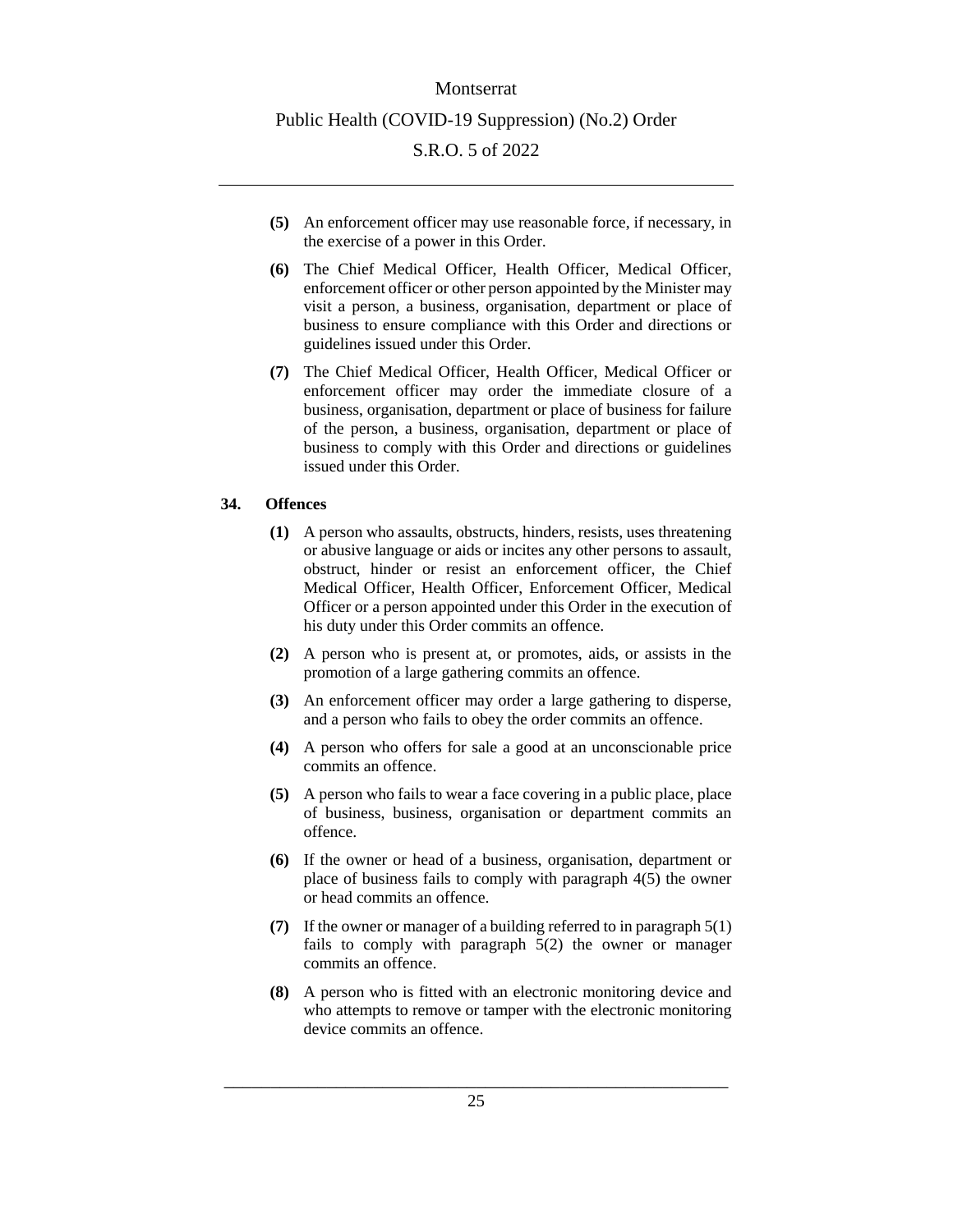## Montserrat

#### Public Health (COVID-19 Suppression) (No.2) Order

## S.R.O. 5 of 2022

- **(9)** A person who, without lawful excuse, fails to comply with the instructions of a Health Officer regarding the care and use of an electronic monitoring device commits an offence.
- **(10)** A person who fails to comply with this Order commits an offence.

#### <span id="page-25-0"></span>**35. Penalties**

- **(1)** A person who commits an offence under this Order is liable on summary conviction to a fine of \$500 or to three months' imprisonment or to both a fine and imprisonment and in the case of a second or subsequent offence, to a fine of \$1,000 or to six months' imprisonment or to both a fine and imprisonment.
- **(2)** The owner or head of a business, organisation, department or place of business who fails to comply with paragraph 4(5) is liable to a fine of \$500 and in the case of a second or subsequent offence to a fine of \$1,000.
- **(3)** The owner or manager of a building referred to in paragraph 5(1) who fails to comply with paragraph 5(2) is liable to a fine of \$500 and in the case of a second or subsequent offence, to a fine of \$1,000.
- **(4)** In addition to the penalty under subparagraph (2), a court may order the closure of the business, organisation, department or place of business for a period of thirty days.

### <span id="page-25-1"></span>**36. Application to Court**

- **(1)** If a person fails to comply with an order by the Chief Medical Officer or Health Officer, the Chief Medical Officer or Health Officer may apply to the Magistrate's Court for directions.
- **(2)** If the Magistrate's Court is satisfied with the application made under subparagraph (1), the Magistrate's Court may order that the person who has failed to comply be—
	- *(a)* taken into custody and be placed in quarantine or isolation;
	- *(b)* taken into custody and be admitted to, detained and treated at the hospital;
	- *(c)* examined by a Medical Officer or Health Officer to ascertain whether or not the person is infected with COVID-19, or
	- *(d)* treated for COVID-19, where on examination of the person it is found that he is infected with COVID-19.